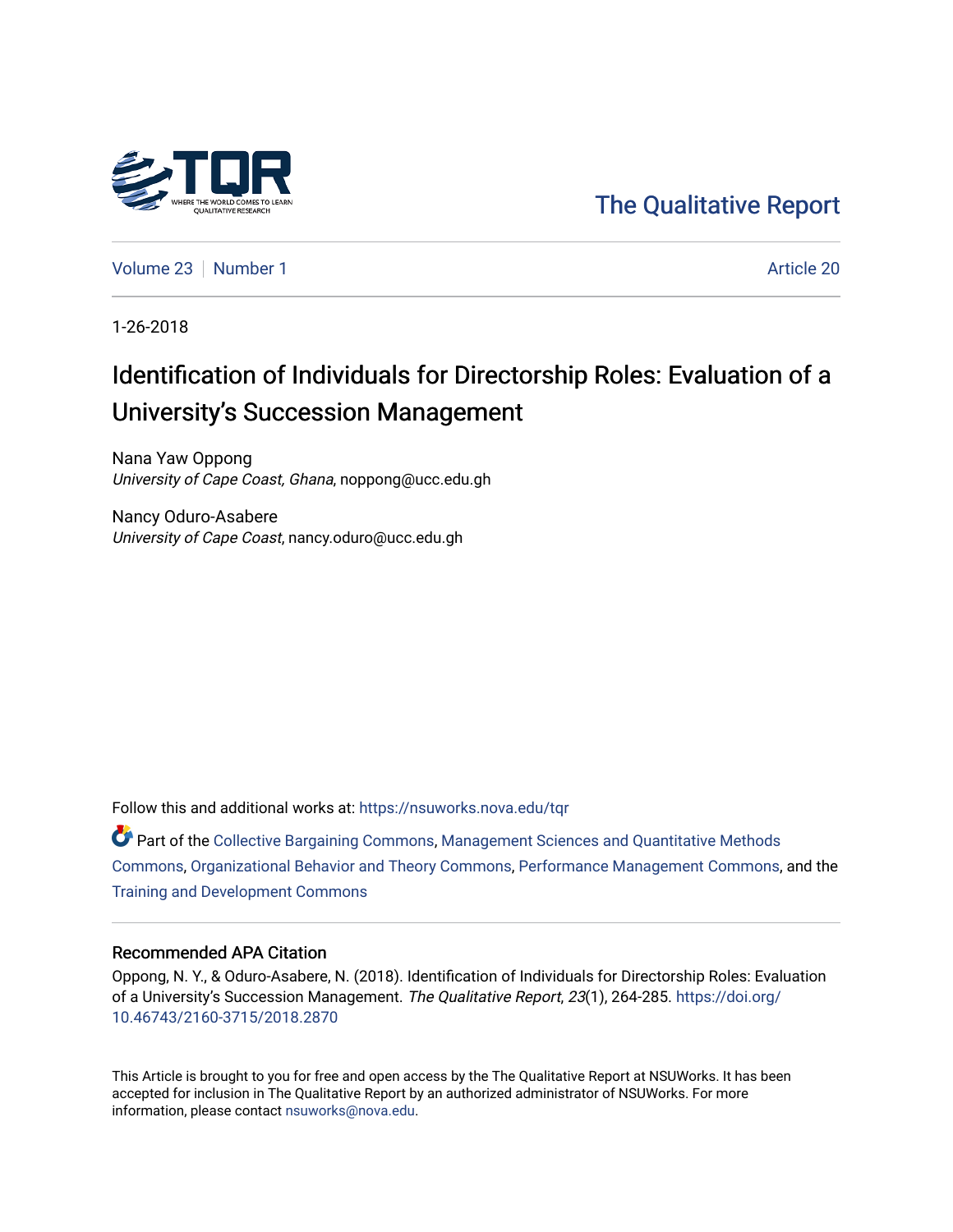# **Qualitative Research Graduate Certificate** Indulge in Culture Exclusively Online . 18 Credits **LEARN MORE**

# Identification of Individuals for Directorship Roles: Evaluation of a University's Succession Management

# Abstract

Identification of potential individuals for leadership roles is a critical aspect of a succession management programme, as other aspects of the programme depend on an effective identification. This study evaluates how the University of Cape Coast (UCC) in Ghana identifies potential non-academic senior members for directorship roles. We collected qualitative data through in-depth interviewing of nine directors at the university. We analysed the data using constant comparison analysis by developing three themes, under each of which we presented similar categories of data. We found that the criteria for identification of potential directors include seniority; both internal and external sources; and familiarity with the culture, the legal framework, and the higher educational system. We conclude that UCC does not operate a structured, formal succession management but fills leadership vacancies through the traditional recruitment and selection method, an all-inclusive approach which we argue is not suitable for identifying and developing potential individuals for leadership positions.

## Keywords

Succession Management, University of Cape Coast, Identification of Potentials, Ghana, Constant Comparison Analysis

## Creative Commons License



This work is licensed under a [Creative Commons Attribution-Noncommercial-Share Alike 4.0 International](https://creativecommons.org/licenses/by-nc-sa/4.0/)  [License](https://creativecommons.org/licenses/by-nc-sa/4.0/).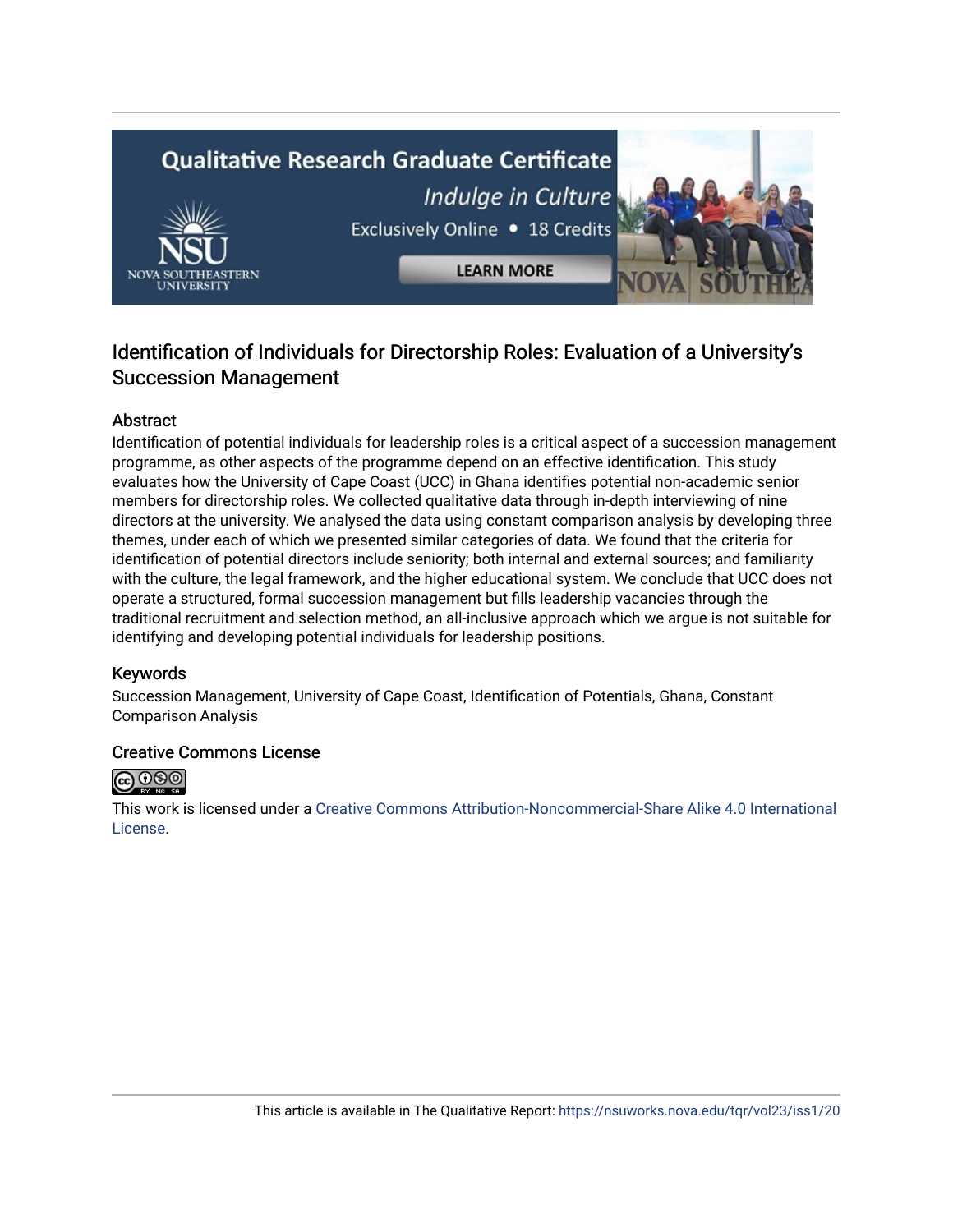

# **Identification of Individuals for Directorship Roles: Evaluation of a University's Succession Management**

Nana Yaw Oppong and Nancy Oduro-Asabere University of Cape Coast, Cape Coast, Ghana

*Identification of potential individuals for leadership roles is a critical aspect of a succession management programme, as other aspects of the programme depend on an effective identification. This study evaluates how the University of Cape Coast (UCC) in Ghana identifies potential non-academic senior members for directorship roles. We collected qualitative data through in-depth interviewing of nine directors at the university. We analysed the data using constant comparison analysis by developing three themes, under each of which we presented similar categories of data. We found that the criteria for identification of potential directors include seniority; both internal and external sources; and familiarity with the culture, the legal framework, and the higher educational system. We conclude that UCC does not operate a structured, formal succession management but fills leadership vacancies through the traditional recruitment and selection method, an all-inclusive approach which we argue is not suitable for identifying and developing potential individuals for leadership positions. Keywords: Succession Management, University of Cape Coast, Identification of Potentials, Ghana, Constant Comparison Analysis*

## **Introduction**

There is no subject in the last two decades that has received as much attention in the human resource management literature as "talent management." An appreciable amount of literature has been produced by eminent scholars and experts like Pfeffer (1998), Woodruffe (1999), Barner (2000), Michaels, Handfield-Jones, and Axelrod (2001), Berger and Berger (2004), Ulrich and Brockbank (2005), Rothwell (2005), Cappelli (2008), and Meisinger and Schiemann (2009) on what organisations should do to attract, hire and retain talent. Recent publications such as by Tansley (2011), Devins and Gold (2014), and Oppong (2013, 2015) have added to the literature. All these experts recognise that talent provides organisations with a competitive advantage, and they also highlight a common concern that not only is talent scarce, but also that most organisations are not doing enough to manage talents. For instance, Oppong (2015) observed that even when this was mandated by law, companies in the Ghanaian mining industry were not implementing the talent management (a programme of identifying and developing potential employees for higher and/or critical positions). This is because the expatriates did not see the business need for it, and also because they were afraid of developed subordinates taking over their positions. However, Pfeffer (1998) had earlier revealed that as the greatest source of competitive advantage for any organisation is its human resources, they deserve the attention and time of managers more than any other organisational resource or asset. This view of Pfeffer is deemed to relate to the traditional way of managing human resources but managing talent should go a step further to embrace strategic consideration. Therefore, the view of Ashton and Morton (2005) on managing human resource in contemporary business is welcome. They believe that placing the right people in pivotal roles at the right time is something that HR professionals are familiar with, but this can be done differently – through talent management – to create a long-term organisational success. This implied that creating talent mindset in organisations is an important success factor.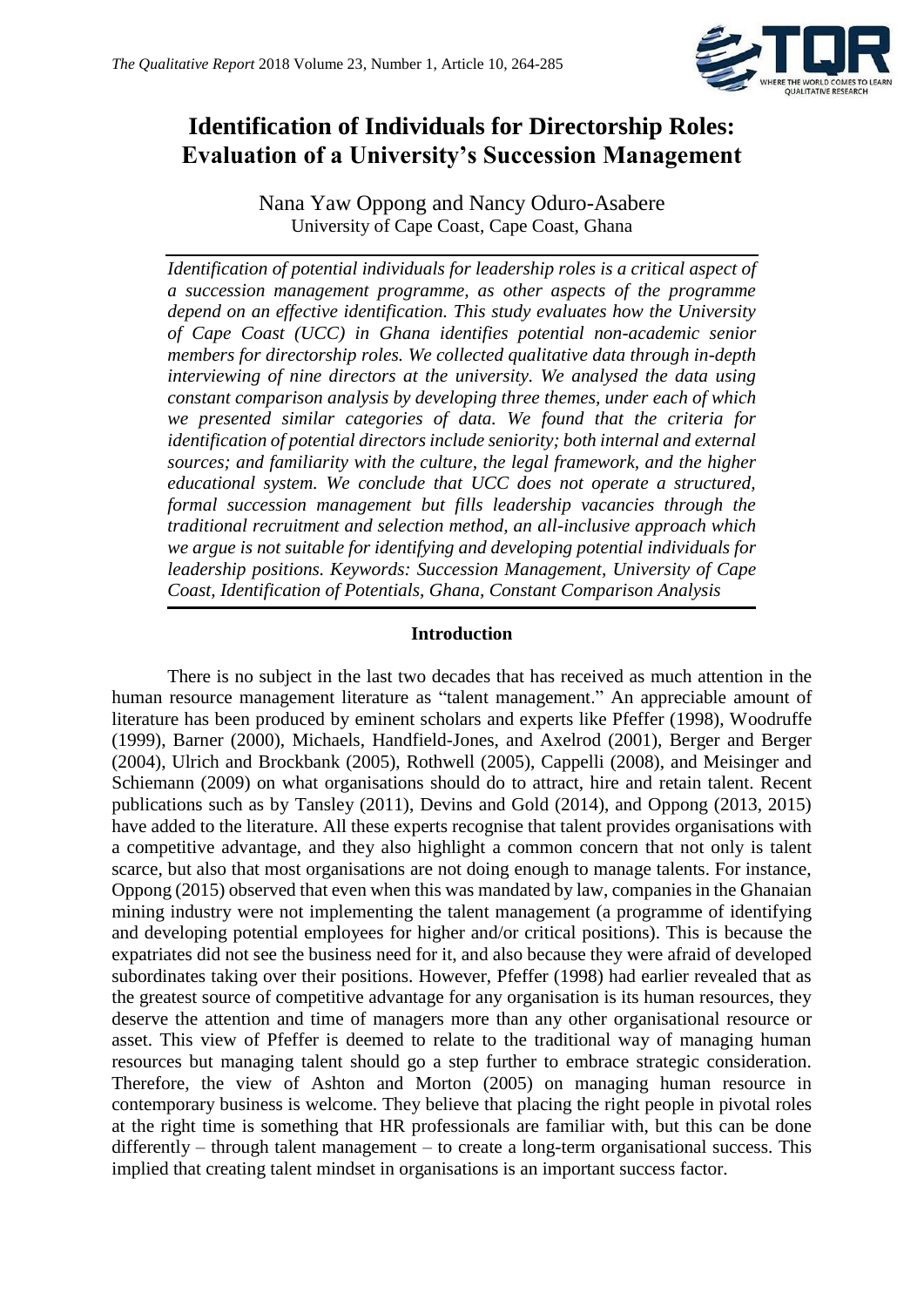Succession planning, a component of talent management that is concerned with the process of ensuring continued availability of top management/leaders in pivotal roles, has become more critical than ever because great leaders are scarce and struggle among organisations for such leaders has become keener. Succession planning (or management) therefore becomes a serious human resource issue as "over the last decade, CEO turnover has increased by over 50 percent" (Paese, 2008, p. 19). This affirms Elegbe's (2012) view that organisations that do not attach importance to planning for succession may face a crisis when they lose their executives unexpectedly. The Society for Human Resource Management (SHRM) Foundation conducted a research in 2007 and reported by Elegbe (2012) revealed that three out of every four executives in the United States said that succession planning was their most significant challenge for the future, while about 71 percent of the respondents mentioned providing leaders with the skills they needed to be successful as their next most pressing problem. These studies and related findings paint a vivid picture about the business case for succession planning. As "an effort designed to ensure the continued effective performance of an organisation, division, or work group by making provision for the development, replacement and strategic application of key people over time" (Rothwell, 2005, p. 10), succession management is to meet the strategic need of an organisation by creating a pool of highperformance leaders. Succession planning is and should be regarded as a business imperative and not just one of the numerous human resource management activities.

Like talent management, a critical consideration in succession planning is the identification of potentials for leadership roles. Identification is so important that it formed a half of the whole talent management definition empirically produced by Oppong and Gold (2016). They provided a two-part definition as identification of individual potentials; and harnessing their talent, where the harnessing process includes training and development; retention and utilisation; deployment; and rewarding contributions. This means that without identification, the other talent management (or succession planning) activities cannot be carried out. This paper therefore assesses how potentials for directorship positions are identified in the University of Cape Coast (UCC), Ghana. As literature reviewed revealed no similar study conducted in UCC or any other public university in Ghana, this study was the first to assess how potential non-academic members are identified for directorship succession in a university in Ghana, and as such provides fresh research in the areas as well as being a guide to higher education institutions and businesses on the identification of potential individuals for leadership positions. The rest of the paper is organised as follows. The next section reviews literature on identification of potential leaders including the criteria for doing so; followed by the methods employed in conducting the study. We then present our qualitative data before analysing/discussing the data results. The subsequent section is dedicated to our key findings, while a section on conclusion and recommendations completes the study.

#### **The Study Organisation**

The University of Cape Coast (UCC) is one of the ten public Universities in Ghana. It was established as the University College of Cape Coast (UCCC) in October 1962, with the responsibility of training professional graduate teachers to teach in the country's secondary schools, teacher training colleges, polytechnics, and technical schools (Kwarteng, Dwarko, & Boadi-Siaw, 2012). The university was placed in special relations with the University of Ghana to ensure high academic standards and secure international recognition for its degrees, diplomas and certificates (Kwarteng et al., 2012). The university attained full and independent status with the authority to confer its own degrees, diplomas, and certificates by the University of Cape Coast Act, 1971 (Act 390) and subsequently the University of Cape Coast Law 1992 (PNDC Law 278; VC's Annual Report, 2013).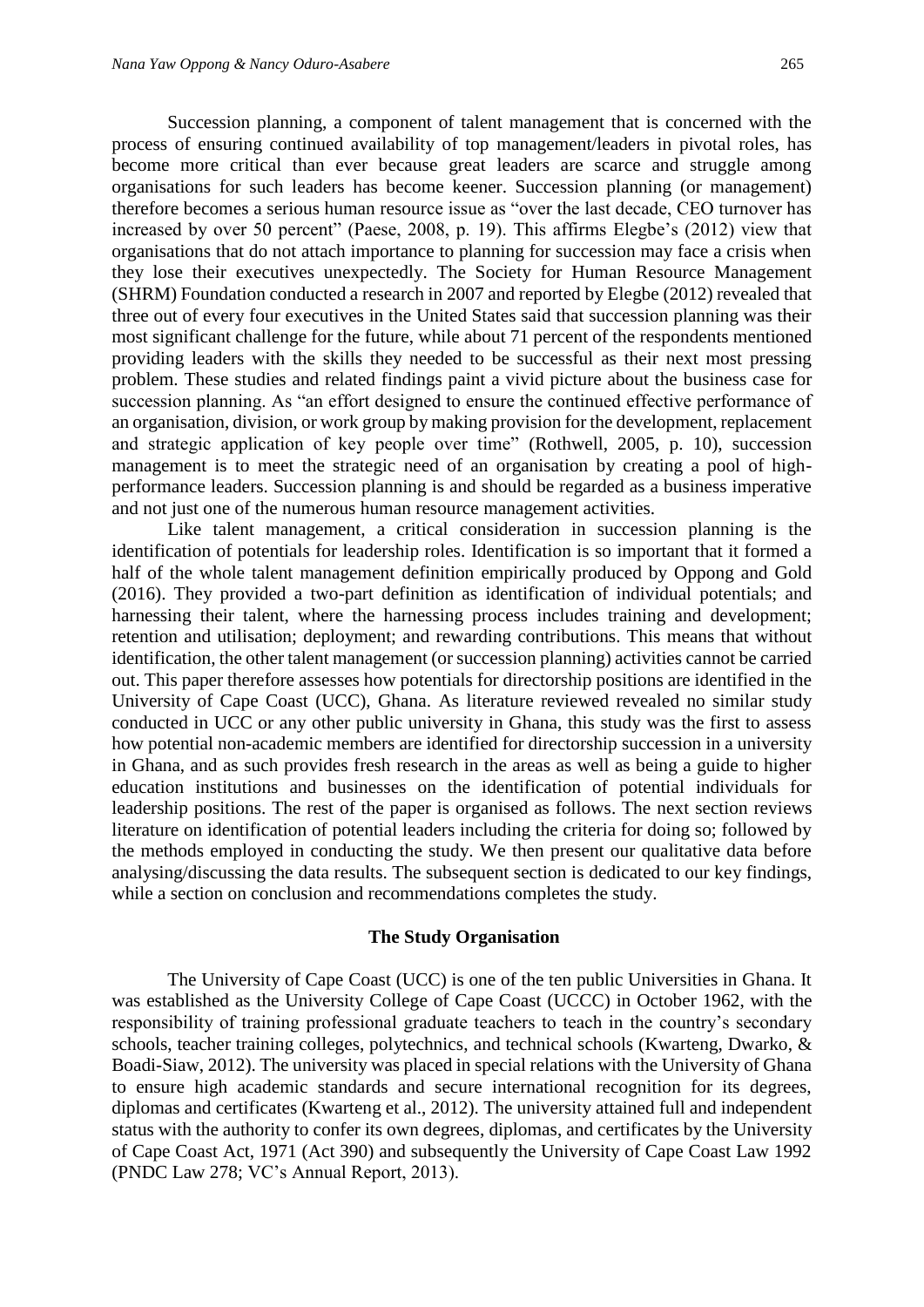The University Council is the highest governing body which makes the strategic decisions in the University. The Academic Board also formulates and implements academic policies, regulating and approving all programmes. Managerial and operational decisions are also taken by other boards and committees. Apart from these bodies, there are Directorates, Colleges, Divisions, and Centres which are responsible for providing effective and efficient services to accelerate the development of the university. Whiles executing its core mandate of training and producing quality graduate teachers, UCC has diversified its academic programmes to include market-driven programmes such as business, law, humanities (Arts and Social Sciences), biological sciences, physical sciences and agriculture.

There are four categories of staff at the University of Cape Coast; academic senior members, non-academic senior members, senior staff and junior staff. In terms of administration, the university is divided into nine directorates, which are headed by directors. The higher educational institution chosen for this study is the University of Cape Coast. The institution was chosen on the basis that it has diverse experts, specialist performing directorship roles in different directorates, divisions and sections. Realising the importance of succession planning in ensuring that there is uninterrupted succession in critical roles such as directors and, also, against the background of incessant complaints regarding some directors who do not have technical expertise relevant to the directorates that they head, the authors chose to investigate the directorship succession at the university. Non-academic senior members of the university have to rise through the ranks from Junior Assistant Registrar to Deputy Registrar (equivalent to Deputy Director) to apply for the position of a director (UCC Statutes, 2012). The full range of the ranks as detailed in the statutes includes junior assistant registrar, assistant registrar, senior assistant registrar, deputy registrar, and registrar/director; and one has to serve for a minimum of five years in a rank to qualify for promotion to the next higher rank.

#### **Literature Review**

Identification and preparation of the next generation of leadership talent has consistently been cited by top management of organisations as their most critical priority (Oppong, 2013). Davies and Davies (2010) argued that attracting people to the organisation is different from attracting the right people, who will be enthusiastic, highly capable and loyal to the values, beliefs and mission of the organisation. This is due to the fact that the availability of potential talents per se is of little strategic value if it is not identified, nurtured and used effectively (Mellahi & Collings, 2010). This implies that the organisation that wants to get the needed human capital must be ahead of the competition to attract highly potential and competent employees to groom for the organisition's competitive advantage. Put differently by Ashton and Morton (2005), to justify the need for talent management as opposed to the traditional human resource management, getting the right people in pivotal roles at the right time should be nothing new to HR professionals. However, approached differently, talent management in general can create long-term organisational success and this is very important – creating talent mindset in organisations.

Meanwhile, appointments of top leaders in organisations are terminated for various reasons, such as the acquisition of a new job, unsatisfactory performance, and incapacity due to illness, death and even retirement. However, the Chartered Institute of Personnel and Development (see CIPD, 2010) proposed that when such vacancy occurs, management needs to make a decision about qualified candidates to fit in that position. The same CIPD study found that managerial and professional vacancies are often difficult to fill externally, so it makes sense to look for internal candidates who have demonstrated potential to grow. Rothwell (2005) opined that most organisations design succession for senior management position and frequently neglect the early identification of individuals with leadership potential among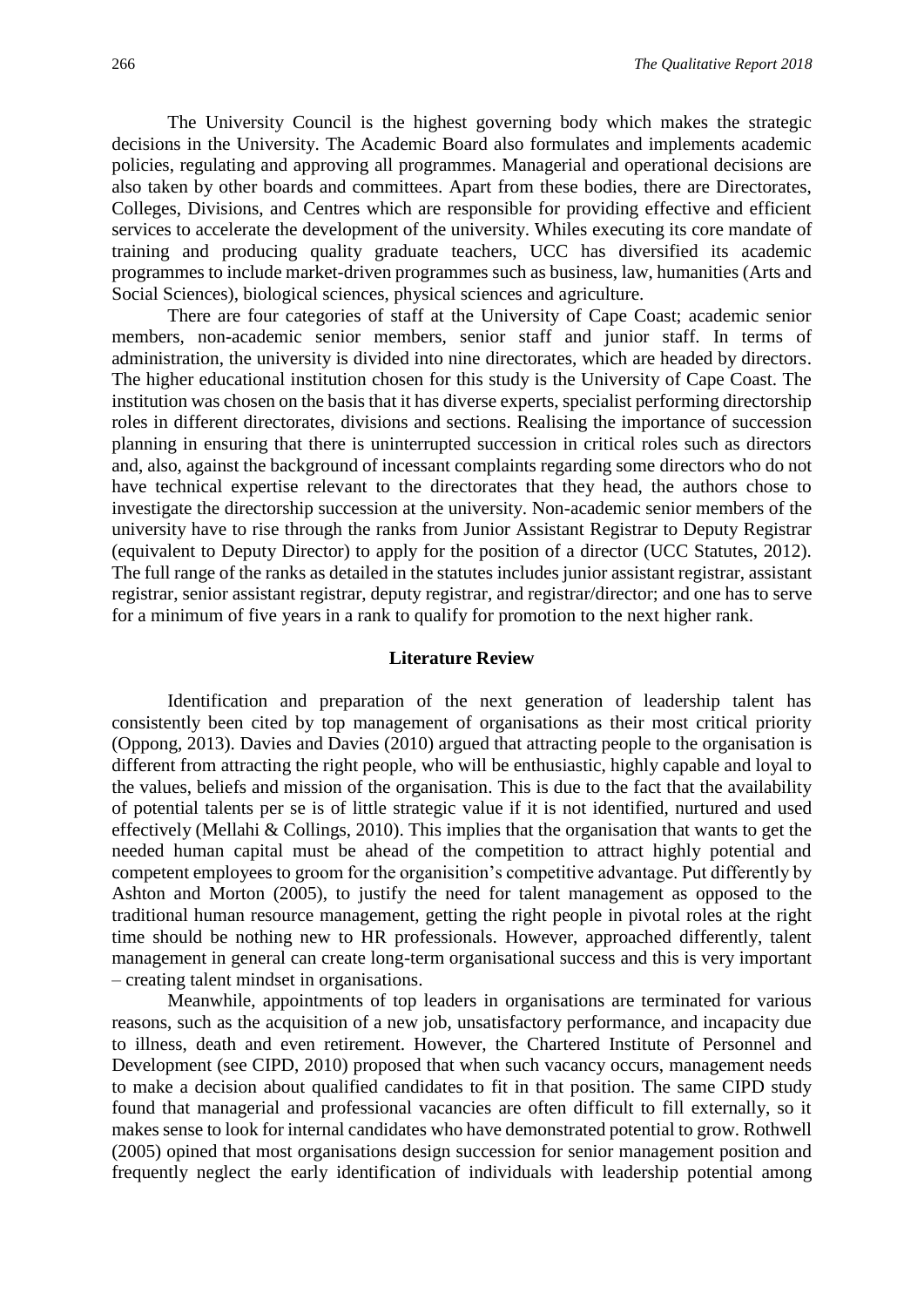middle management, and this makes identification of high-potential leaders the greatest challenge in succession management. Such organisations tend to forget that middle management people progress to senior managers, so identification of leadership potential among them will enable them to form the best pool from which leaders could be drawn.

In identifying potential leaders, organisations have a choice to fill their leadership vacancies from within the organisation or outsource, and whichever means, identification is key to effective succession management. However, research suggests that insiders deliver better results than outsiders, if they have been groomed for the role (Berke, 2005). Brant, Dooley and Iman (2008), referring to varied survey reports reveal that majority (about 55%) of companies prefer internal replacement than outsourcing. There is therefore evidence that many organisations prefer to identify potential leaders from within, because of some outstanding advantages internal high-potential leaders have over external sources of high potential leaders (Brant et al., 2008). One of such areas in succession management is using internal talent pools to identify potential leaders among existing employees (Mellahi & Collings, 2010). This makes succession management a unique approach to filling leadership roles that focus on developing a leadership pipeline for organisations to fall on whenever leadership vacancies arise. A talent pool, according to Mellahi and Collings (2010), is a group of potential and high-performing employees who will fill the pivotal positions. In order to have the talent pool, talented individuals who are high performers within the organisation must be identified in addition to the high potentials outside the organisation.

It can be established that identifying leaders from well-developed internal talent pool for succession is more preferable. According to Fulmer and Conger (2004), organisations see much benefit in monitoring the internal leadership pipeline for talents that have potential, and there are certain obvious benefits from the approach. For instance, Tan and Wellins (2006) revealed that improving internal development practices and programmes and re-focusing on the internal talent will reap more benefits such as cost advantages, productivity, and higher retention, as the success rate of internally developing future leaders is high, compared to outsourcing talent from the open markets to fill vacant positions. In this regard, investing in the development of quality internal talent pools or a leadership pipeline is a key factor for companies that desire success.

Supporting the view of Tan and Wellins (2006), Brant, Dooley, and Iman (2008) opined that external candidates often fail, while internal candidates often succeed. This is because external candidates may increase cost in terms of search fee, interview costs on hiring, signing bonus, relocation compensation, and others while internal promotions retain high potential talents. Backing the need for internal source, Tan (2009) also believed that internal successors make fewer changes to oganisational structures than outsourced leaders, who are often better compensated than internally identified leaders. However, companies with insider successors demonstrate better organisational performance than those who outsource their successors. In these regards, most organisations have adopted the practice of identifying their leaders internally, and only outsourcing when potential leaders are not available internally or outsiders are more competent (Brant et al., 2008; Tan, 2009). The literature implies that organisations normally promote from within their organisation to fill leadership positions. This corroborates the outcome from the study on leadership succession in an Australian university by Murray et al. (2012), who found that leadership appointments were initiated from within twelve months prior to the position becoming vacant and potential leaders needed to express interest in the position. During this period, the potential leader is assigned a mentor. The qualifying period for one to apply for a leadership role is for the person to have been in his/her current position for a period not less than five years. The same study found that higher education institutions often find it difficult to recruit strong leaders from outside as renewal of such professionals cannot be expected through the traditional replacement approach.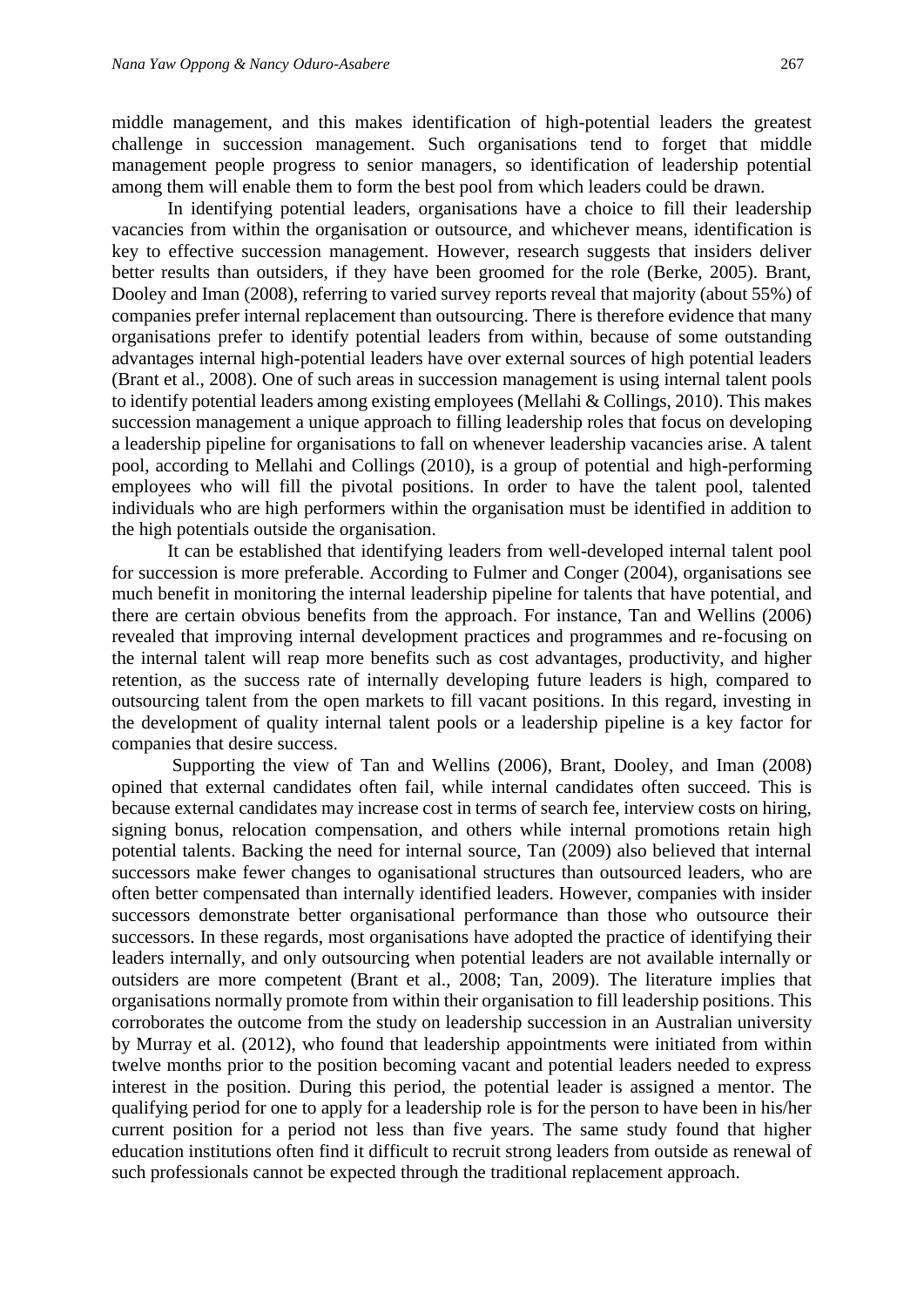#### **Criteria for Identifying and Selecting High Potential Leaders**

Identification and selection of talent in most organisations are usually the responsibility of a talent review panel (Tansley, 2011). The talent review panel consists of individual representatives from senior management, line management, and the HR function, as well as individuals with particular expertise who are selected from across the organisation. To identify potential leaders, Shondrick, Nordisk, Neyman, and Benckiser (2013) posited that organisations should first clearly define the qualities that make someone a high potential, such as delivering strong results in their current role; skills above and beyond the technical skills required for the current role; and behaviours in ways that are consistent with the company's values. On his part, Oppong (2015) identified talents as those described as high potentials, high fliers and stars. The author, however, was worried that there was no common definition for talent, though firms and institutions are able to describe their talents. Literature therefore suggests that human resource professionals should be able to develop criteria to select those the organisation refers to as high-potentials in order to identify competent people for current and future critical leadership roles because the criteria could be company-specific.

Stahl et al. (2007) were of the view that a range of approaches and tools are beneficial, such as leadership competence models, which consist of skills, attributes and behaviours that organisations expect and develop among high-potential employees. Another approach is performance management, which comprises goal setting, performance evaluation and development within a coherent unified framework aiming to align individual and group objectives with the objective of the organisation (Golik, Blanco, & Natacha, 2014). Golik et al. (2014) explained the process of talent identification as a systematic process of determining if employees have what it takes to advance to positions of greater management responsibility or positions demanding greater technical knowledge now and in the future. According to these authors, as well as Horváthová (2011), the process of talent identification begins with performance management, which is demonstrated by achievement of results or goals. For this, Garrow and Hirsh (2008) mentioned that goal-setting is essential to succession management processes, because it guides the identification and recruitment of talent pools, and senior management developing within ranks.

Another way of identifying high potentials is by adopting the talent matrix. This matrix demonstrates a combination of qualitative and quantitative skills and traits that shows the employee's image that the organisation wants to see (Davis, 2007). The talent matrix comprises key elements; profile, qualification and experience that are identified in the individual that shape the image of the employee required, and subjective elements that illustrate the future development of the talented employee the organisation wants. These characteristics are used to search for talents internally or externally and also enable recruiters to pay attention to the characteristics required of the individual for critical positions. In this regard, candidates' traits, profile and characteristics are compared with the requirements on the matrix to enable the organisation choose talented individuals to develop to fill critical roles.

Related to leadership traits, Holdford (2003) identified two main traits that a leader should possess to be effective. These include the leader being both task-oriented and followeroriented. For leadership effectiveness, an individual should possess both traits but not only one of them at a particular stage during one's leadership role. Task-oriented leader is one who focuses on accomplishing the job by leading and motivating employees to get results. This means the leader should himself be a performer to be able to lead the subordinates to perform. Follower-oriented, on the other hand, is about the leader's concerns for subordinates as human beings. These twin traits imply that effective leaders should be (1) performers themselves and (2) be able to influence others to behave desirably towards achievement of the organisational objectives. From institution of higher education perspective, Nworie, Haughton, and Oprandi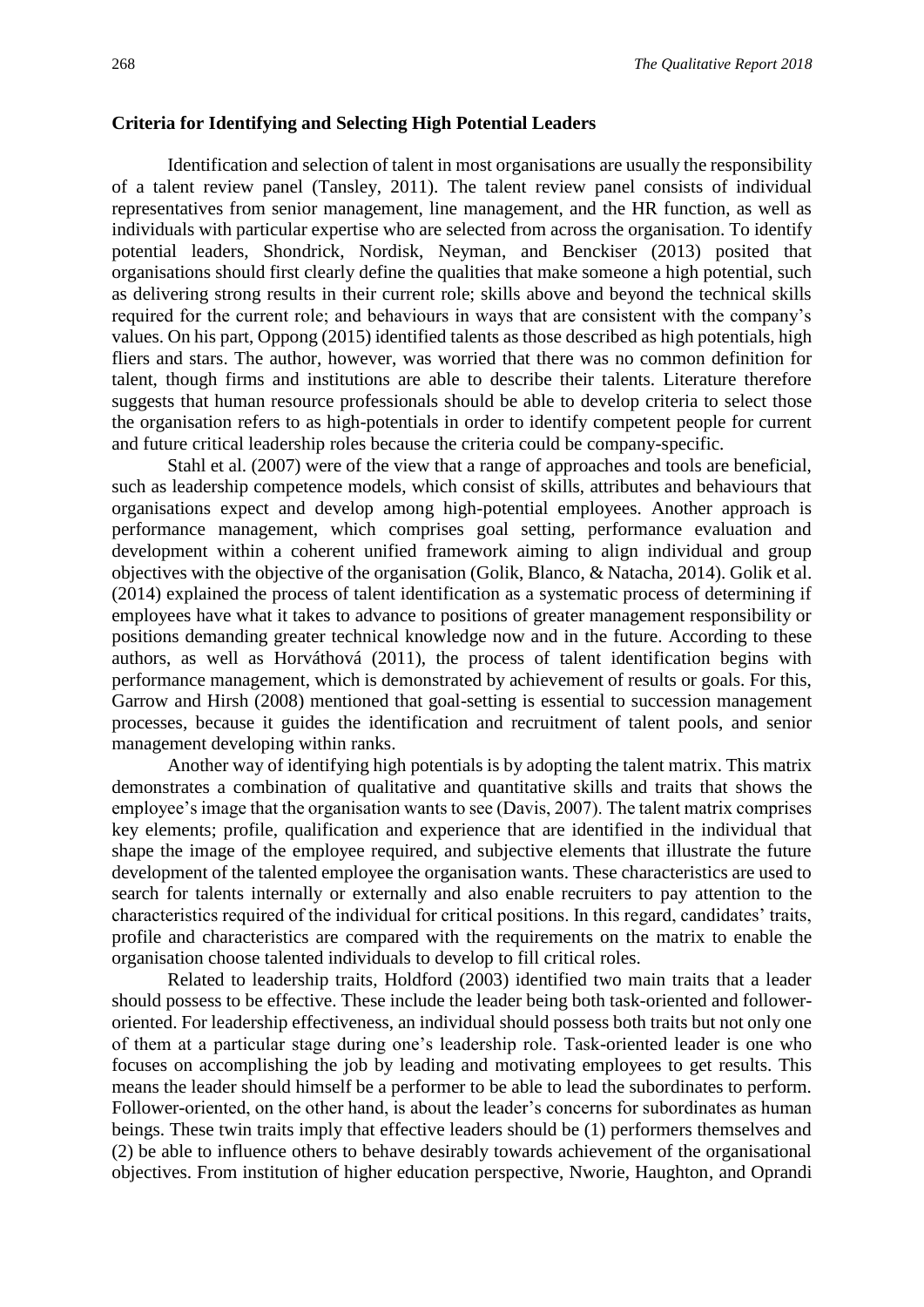(2012) examined the qualities and qualifications for leadership positions in higher education in the United States of America and write that leaders should have leadership responsibilities and qualities within a range of strategic, operational and instructional areas. These emphasise what leaders do while the academic qualification, experience and other skills and qualities should be informed by the nature and magnitude of these three broad responsibilities as shown in Figure 1 (the figures against the specific responsibilities indicate how they were ranked by respondents).

Figure 1: Leadership responsibilities



Source: Nworie et al. (2012)

This study, succession of non-academic leaders in UCC, is deemed relevant as there are increasing complaints about some directors not fit for the directorates that they head (either due to lack of technical background or not up to the required rank). This corroborates the growing literature that there is difficulty in succession management in institutions of higher education. For instance, the study of Long, Johnson, Faught, and Street (2013) revealed that within the confines of higher education institutions (HEIs), succession management is rare unlike in most private sector organisations. They therefore conclude that in order for HEIs to succeed as modern organisations, they must adhere to the insights and follow in the footsteps of larger private sector businesses in relation to their administrative practices. Long et al. (2013) concluded that the quality of leadership in HEIs depends on the implementation of succession management plan, taking into account careful selection of personnel to be included in the plan. Supporting the need for leadership in HEIs, Burkhalter (2010) asserted that educational leaders are concerned about the reality and pain of restructuring and are searching for answers which will allow proactive leaders to shape the change process. In a similar vein, Murray et al. (2012) advised that senior leaders of HEIs must begin to adopt strategies from the business community in order to operate within a corporate ethos while selecting and retaining effective leaders. These submissions imply the critical role that identification of potentials play in planning the succession of leadership positions in universities. The objective of this study, therefore, is to assess how UCC identifies potentials leaders to ensure leadership succession to help drive the university's vision of being a university that is strongly positioned, with a worldwide acclaim (UCC Statutes, 2012). This study is relevant due to the growing concerns of misfit of some directors as heads of certain directorates in the university, and also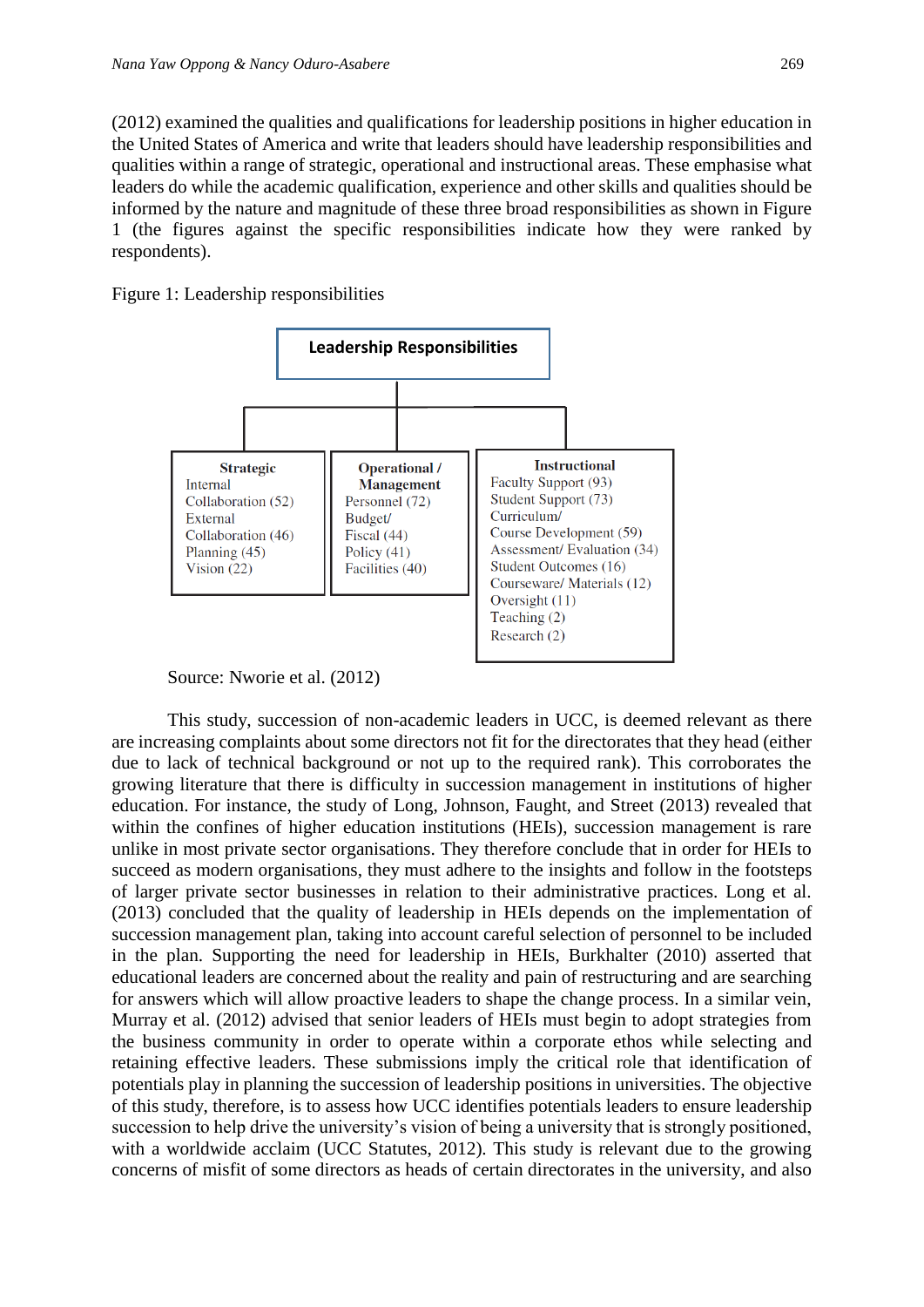the poor implementation of succession management policies in higher education institutions. The study has the potential of contributing fresh literature on leadership succession in HEIs in Ghana and to extend literature on succession management generally. It will also be a guide to HEIs and business organisations on the succession of managers and leaders.

#### **About the Authors**

Nana Yaw Oppong is a Senior Lecturer at the Department of Human Resource Management, University of Cape Coast, Ghana. He has taught at the Leeds Business School, UK and has also worked in human resource managerial roles in national and multinational firms both in Ghana and the United Kingdom. He is a visiting professor in International Management to the Bonn-Rhein Sieg University of Applied Sciences, Germany and the Berm School of Management in Dakar, Senegal. He holds a PhD in Talent and Management Development. His research interests include talent and skills development, management development, and HRM practices in Western multinational subsidiaries in Africa, with many publications covering these areas. His research outcomes have also been shared through conference presentations in Ghana, Greece, the Unite Kingdom, Germany, Australia, Hong Kong and the United States of America.

Nancy Oduro-Asabere is an Administrator in the Department of Management in the School of Business of the University of Cape Coast, Ghana. She holds M.Phil in Human Resource Management and a Post-graduate Diploma in Organisational Development. Her research interests include strategic planning, succession management, organisational cultures and facilitation. This article adds to her work on succession management.

#### **Methods**

The study presented in this paper was designed to assess how UCC identifies nonacademic senior members for directorship succession in the University. The research was approached qualitatively. Quantitative and qualitative are devices used by researchers and differentiated in terms of the type of data, methods of data collection and the procedures adopted for data processing and analysis (Rudestam & Newton, 2007). Forman et al. (2008) are of the opinion that qualitative techniques are likely to produce large amounts of data that represent words and ideas, while quantitative techniques illuminate the process underlying statistical information, produce interventions and show how interventions work to produce observed outcome. Considering the two, this study was qualitative as it seeks to generate some form of in-depth data that is raw, detailed and which allows for the description of the leadership identification phenomenon in great detail and in original language of the research participants.

#### **Study Population and Sample Size**

The population size was 15, representing heads of the directorates, centres and divisions who were all designated as directors (there were seven directorates; three centres; and five divisions). Although the researchers wanted to interview all the 15 directors, only nine were available for interviewing. The nine directors (forming 60% of the population), who were interviewed, formed our sample size. In order to get the participants, an introductory letter was taken from the Head of Department to collect a list of all Non-Academic Senior Members and their roles from the Senior Members Section of the Division of Human Resource.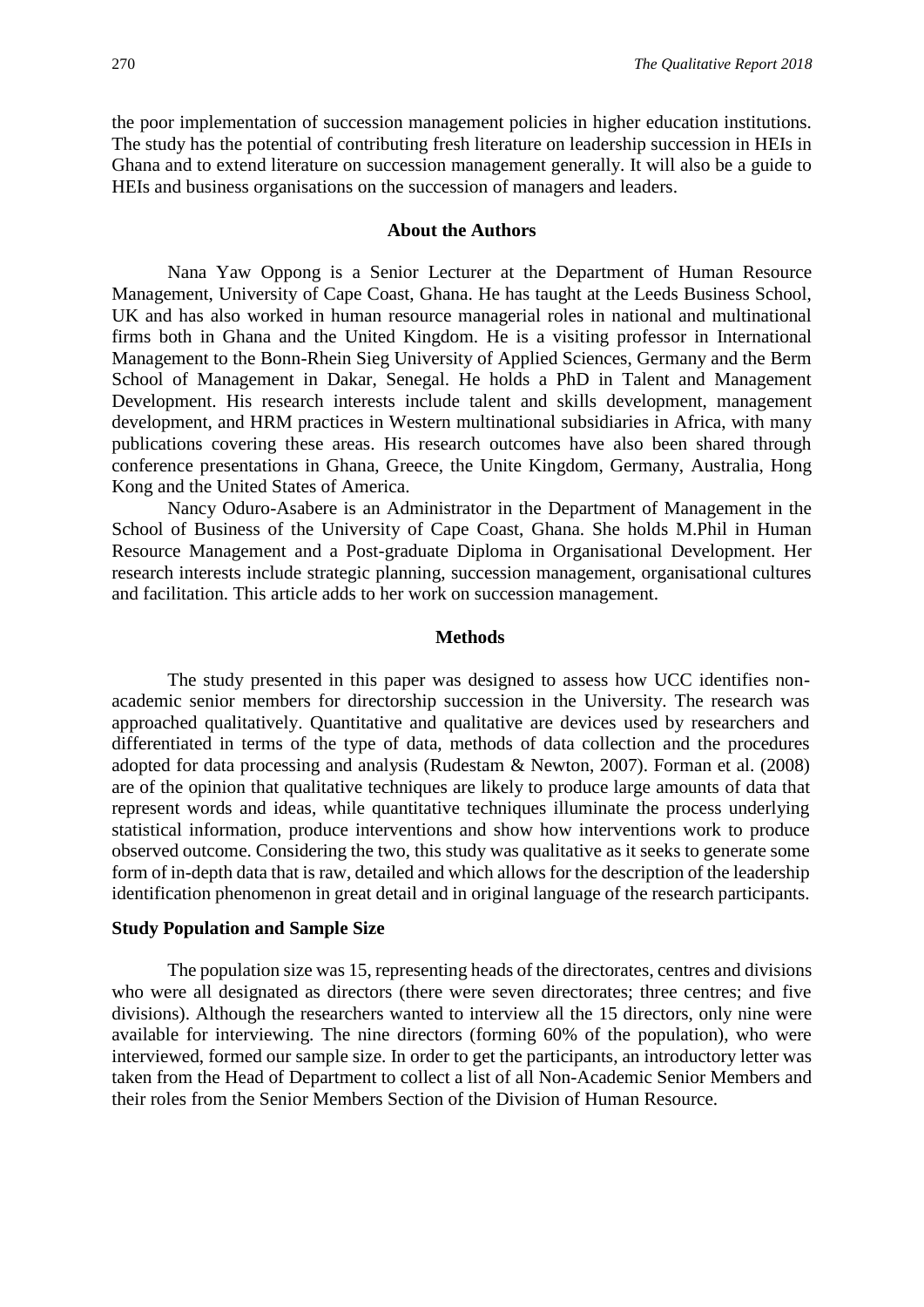#### **Data Collection**

In line with the qualitative enquiry, our data collection method was to generate rich and in-depth raw data for analysis. We therefore adopted face-to-face interviewing with nine of the 15 directors who provided in words, their views, experiences, and expectations in relation to the identification of non-academic senior members for directorship positions. Although all the 15 directors were targeted for interviewing due to the small size of the population, the similar trend of responses provided by the nine directors suggests that the other six directors would have given similar narrations and, therefore, would not have made much difference to the nature and number of themes generated. The interview questions were partly based on the literature review, which helped develop a good understanding and insight into relevant previous research and the trends that have emerged and used to build the interview guide. The existing literature helped acquaint ourselves with the available body of knowledge from earlier research (Lahikainen, Kirmanen, Kraav, & Taimalu, 2003) and helped clarify the relationship between our research topic and previous work conducted on leadership succession.

The actual interviewing process (researcher-interviewee interaction) generally began with introductory statement, which Suzuki, Ahluwalia, Arora, and Mattis (2007) referred to as a "grand tour" question. It followed more open, less structured interview protocol – more general problem introduced for discussion and followed up with questions from different perspectives based on the interviewee's previous answers by slowly moving towards questions on more specific aspects of the topic. Each interview expanded for at least one-and-a-half hours, substantial amount of data was collected using probing questions to get deeper explanation and understanding of the issues raised by interviewees on our research objective, which formed the research question. In the course of the interviewing efforts were made to avoid bias, which had the potential of influencing the responses provided and therefore affecting the quality of data and research findings. The interview therefore followed that there was no one "objective" view to be identified which the process of the interview may bias. Probes were used as an intervention technique when there was the need to discover responses to specific alternatives or to seek further explanations.

#### **Our Data Analytical Tool**

In analyzing our interview data, we employed constant comparison analysis (CCA) propounded by Glaser and Strauss (1967). CCA was deemed appropriate for this research because we were interested in utilising the entire dataset to identify underlying themes revealed through the data, which is a tenet of CCA (Leech & Onwueguzie, 2007). The authors read through the entire raw interview data, after which we grouped the data into smaller meaningful parts by labelling them into descriptive titles/themes, an important tenet of CCA. Texts or narrations as provided by interviewees were therefore sorted, and grouped under relevant themes that constantly appeared from the raw interview data. In presenting the raw interview data the authors used narration(s) from participant(s) that represent what all or most participants said in relation to a given theme. The themes were compared for analysis and the comparisons were done to ascertain how the themes developed from our interview data corroborate or otherwise the outcomes from previous studies.

#### **Results**

As our interview guide was based on themes developed from our literature review and the review was also based on our research objective, the themes generated from the interview data and analysed helped achieve the research objective. In all, we developed three themes,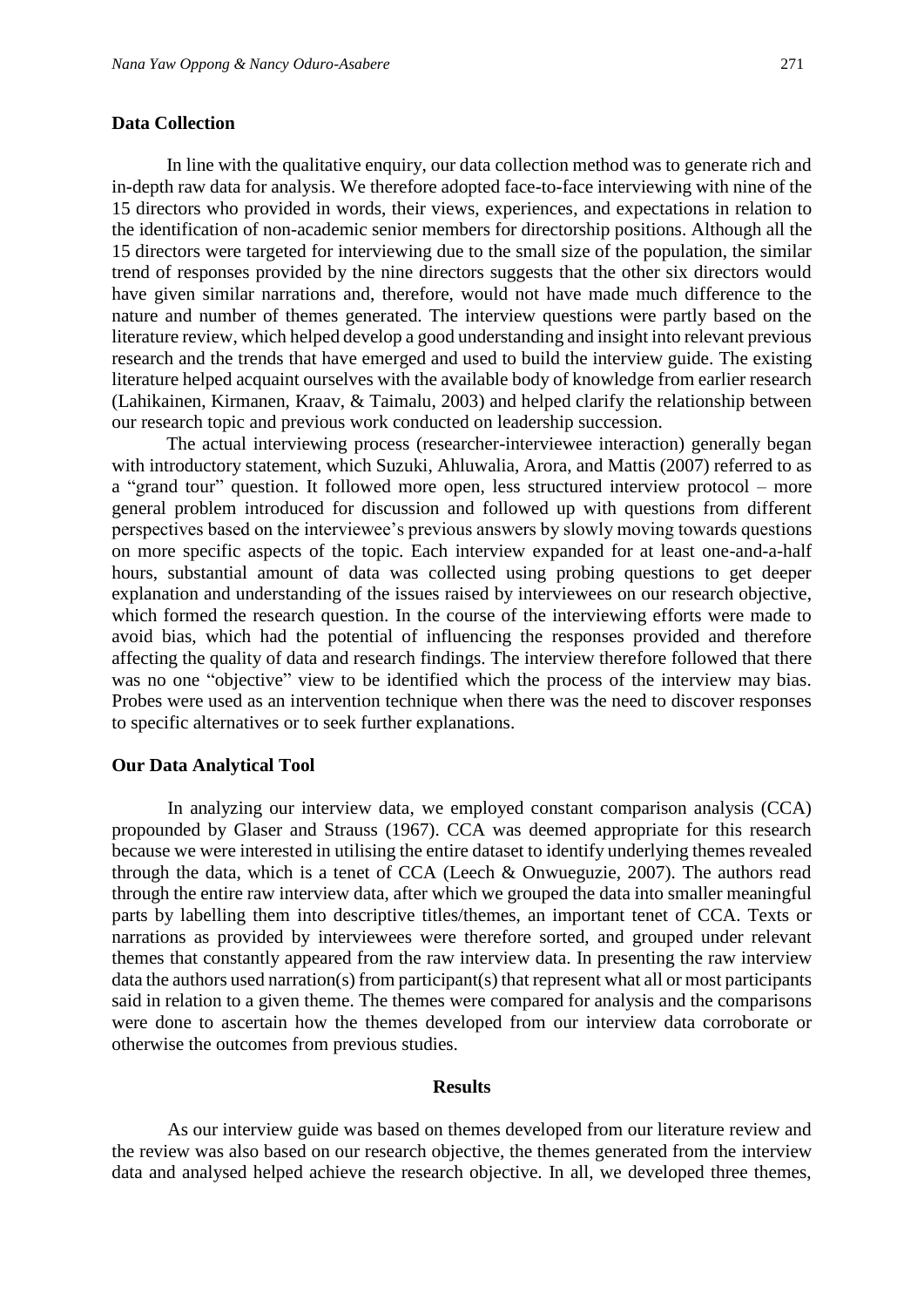under which we presented similar texts to strengthen the themes, leading to their descriptive validity or accuracy. The themes include sources of identification, criteria for identification, and pool of potential leaders which were the bases for the analysis. Therefore, the results of the study were also informed by, and organised according to these three themes.

This section presents the raw interview data as provided by participants and transcribed. In line with our constant comparison analysis, transcribed interview text was categorised based on the three themes that "constantly" emerged from the data.

#### **Identification of Talent**

Participants shared the opinion that identification of talented non-academic senior members with potential to be in directorship roles was mostly done internally. Participants explained how this works in practice that, the identification will start from when people apply for directorship roles. Therefore, one could only be identified after presenting himself for the process. As participants 1 and 4 put it:

We normally do internal recruitment but in a situation where no internal employee has the potential, the University outsource.

People are not identified for positions; individuals must develop themselves and compete for roles. Those with leadership potentials are mostly recruited internally.

It is assumed from Participant 4's description that although non-academic senior members are considered as talents with potential to be in leadership roles, none of them is identified and groomed for leadership position, rather those who rise through the rank stand a better chance of attaining leadership role, and rising through the ranks implies being an internal candidate.

Identification of potential leaders internally was also described by another participant who revealed how their talents cut across the organisation as management try as much as possible to identify suitable successors internally to fill key leadership positions, and only outsource when potentials cannot be identified from within. This view was expressed by a participant as below:

Our talented employees cut across the institution and with the help of their immediate supervisors and heads of departments, we identify our potential leaders.

The inference here is that the institution identifies potential leaders internally and they outsource for leadership positions only when nobody qualifies internally. Leaders groom some of their colleagues and subordinates for the university to select when positions become vacant. To highlight how the university is committed to identifying its internal candidates and resorting to external sources only when all internal avenues have been exhausted, a participant narrated a real situation as follows:

Last year, we had to find a successor for our Director of Finance who was to retire. It is an executive position so we advertised openly for even outsiders to apply. Following the process, an internal candidate who was his deputy was appointed for the role. This created another vacancy for the Deputy Director's position which needed to be filled. Two individuals who had applied for promotion to the required rank for the position did not qualify because they had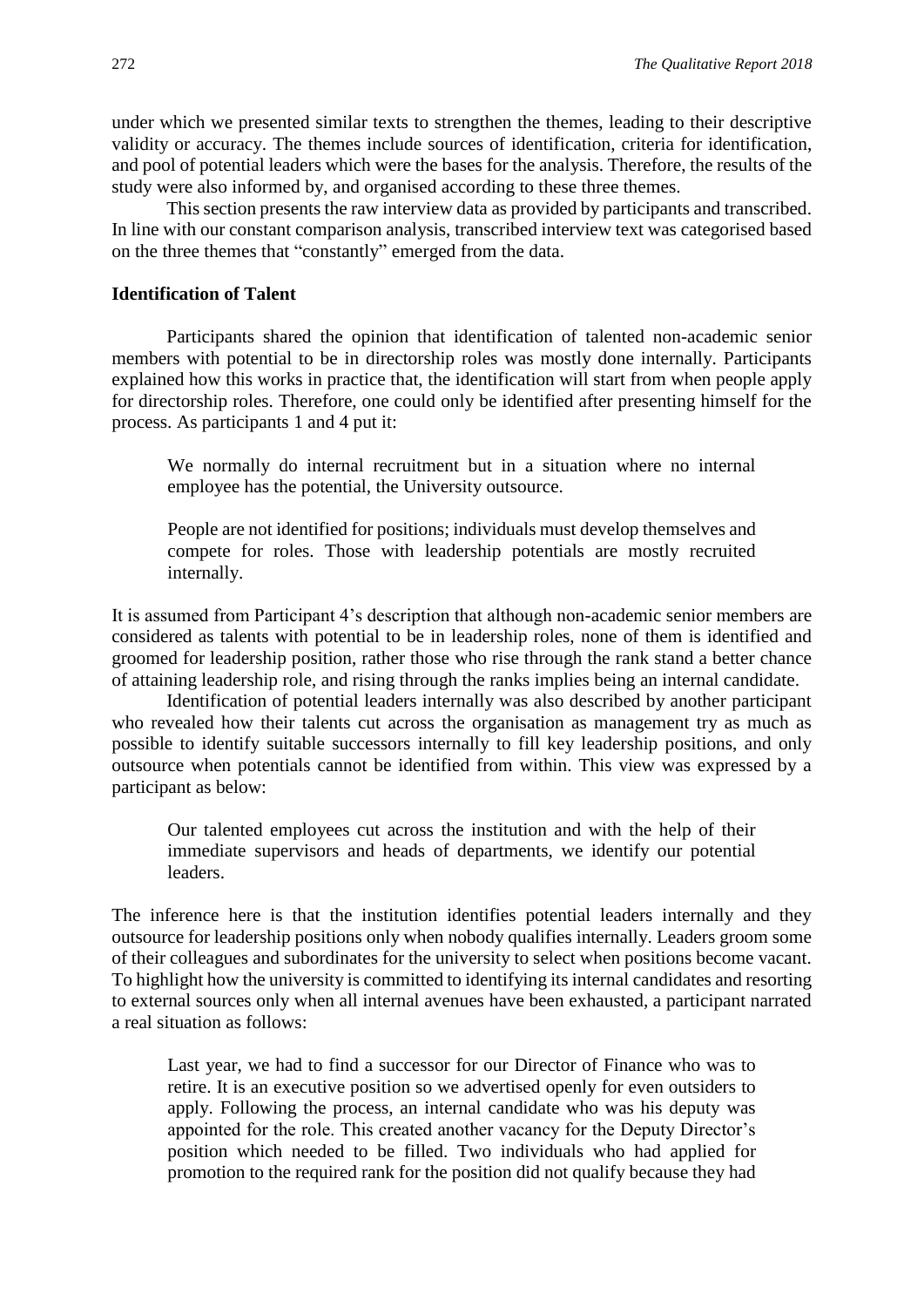not yet been promoted to the rank. The position was re-opened and the Appointments and Promotions Committee had real challenge in trying to identify internal applicant for the position until we outsourced someone from another tertiary institution. You see, we outsource only when nobody qualifies internally.

The above quotation reveals how the university includes external sources when the required candidate(s) cannot be identified from within. Participants disclosed that the directive is stipulated in the university's statutes and stated the procedure involved as quoted below.

The Statutes give the direction as to the process of identification; we refer to the Statutes, inform the council, advertise openly to outsiders too, set committees to shortlist applicants, the Appointment and Promotions Board writes applicants for interviews.

#### **Criteria for Identification**

In identifying potential leaders, many of the participants believe the heads of employees observe the behaviour, knowledge in area of specialty, leadership, performance, competencies, human relations, communication, change management, and technical skills. Others mentioned that superiors consider experience in service, achievement of goals or results, role management abilities as other forms of criteria used for identification. This assertion was reflected in the statement made by Participant 7 who said:

Identification of potential leadership is based on seniority in terms of rank, knowledge and experience in the area of specialty, knowledgeable in the University system and management, skills, behaviour, abilities and qualification but not based on employees' performance assessment. Performances of nonacademic senior members are assessed only when they apply for promotion and renewal of their contract.

It was the belief of some participants that it is difficult to separate the internal criterion from the seniority criterion. This is because to be identified internally means one has been promoted from within.

Most of the time, potentials are recruited internally. Criteria for identifying and selecting potentials include seniority, qualification, experience, skills, behaviour, traits, length of service because it is believed that the one that has served longer will be more familiar with the University system. Among all these criteria for internal potentials, seniority and qualification assessment and achievement of goals are the most considered.

The above quotation reveals that performance is not immediate criterion. Participants also gave account of how internal candidates are assessed for the identification. Despite earlier revelations that performance is not a major criterion once a candidate becomes potential due to seniority/rank, performance records and other considerations come to the fore, as narrated by Participant 3.

Employees are assessed anytime they apply for promotion, renewal of contract or when they apply for any leadership role. Goals are also set for potential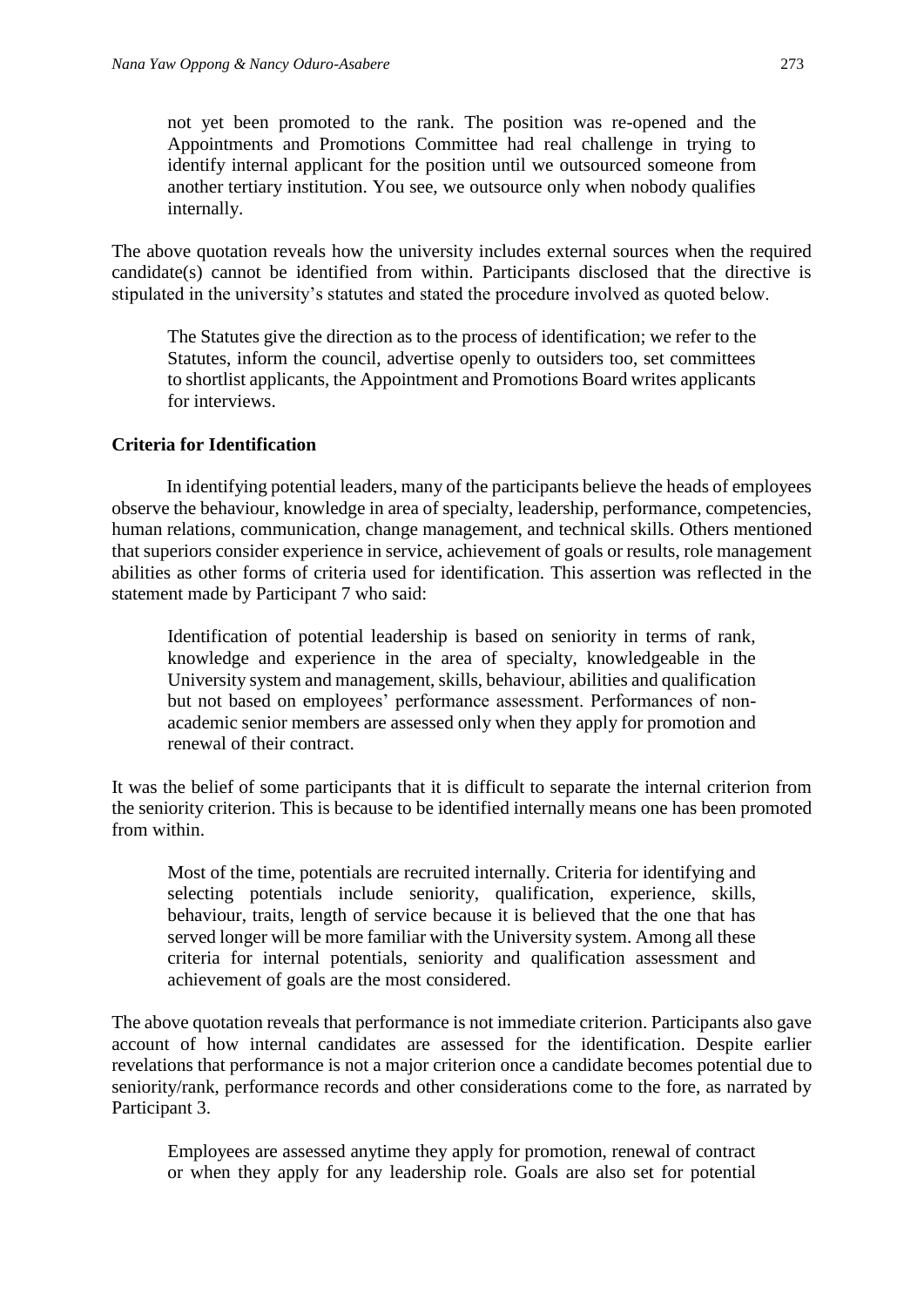leaders to achieve and the achievement serves as an assessment. Potential leaders are also assessed through past assessment. This involves the review of all annual assessments. Current assessment, which is assessment of employees' current performance in a confidential report by his head and finally potential leaders are assessed on the spot during interviews. The interview panel uses the outcome of these assessments to select a successor to a leadership position.

Although the above interviewee shares the same opinion with other participants that seniority in rank is the first criterion considered in the identification of potential leaders, Participant 3 outlined the various stages of performance appraisal of employees before they get the opportunity to be among the pool of talents or pool of potential leaders. This means that performance appraisal is one of the criteria to rise through the rank to a senior management position.

#### **Pool of Potential Leaders**

Many of the participants mentioned that the institution has pool of talents with potential to be in current and future leadership roles.

Participant 2 briefly described the criteria for identifying leadership successors from the talent pool. He described his experience and the process of selecting a successor as:

Oh! Yes! We consider first appointee in the senior rank who should have served for more than fifteen years in a management role.

All those who meet these requirements are automatically in the pool waiting for identification. The participant continued to outline some attributes that could help with the process of identification from the pool.

Potentials must have broad knowledge of higher educational system and management and must be someone with broad knowledge of the legal framework of higher educational institutions. They must also have technical, conceptual, communication, change management skills and human relation skills and ability to take bold and fair decisions. We also consider capabilities, competence, experience, leadership skills, role management and achievement of results.

The above quotation points to the fact that potential leaders are not just appointed but they must meet some important criteria before they can rise through the ranks and compete for leadership roles.

Participant 5 said that promotion through the rank is the key to being identified to succeed a leader:

When positions become vacant, we do our best to make it open for all who qualify to apply to compete. Rising through the rank is key. An employee cannot be in leadership position if he/she does not rise through the ranks through promotion because seniority remains the first criterion in selecting a potential for any leadership role. So individuals who wish to apply just have to go through the promotion process and compete depending on the required criteria.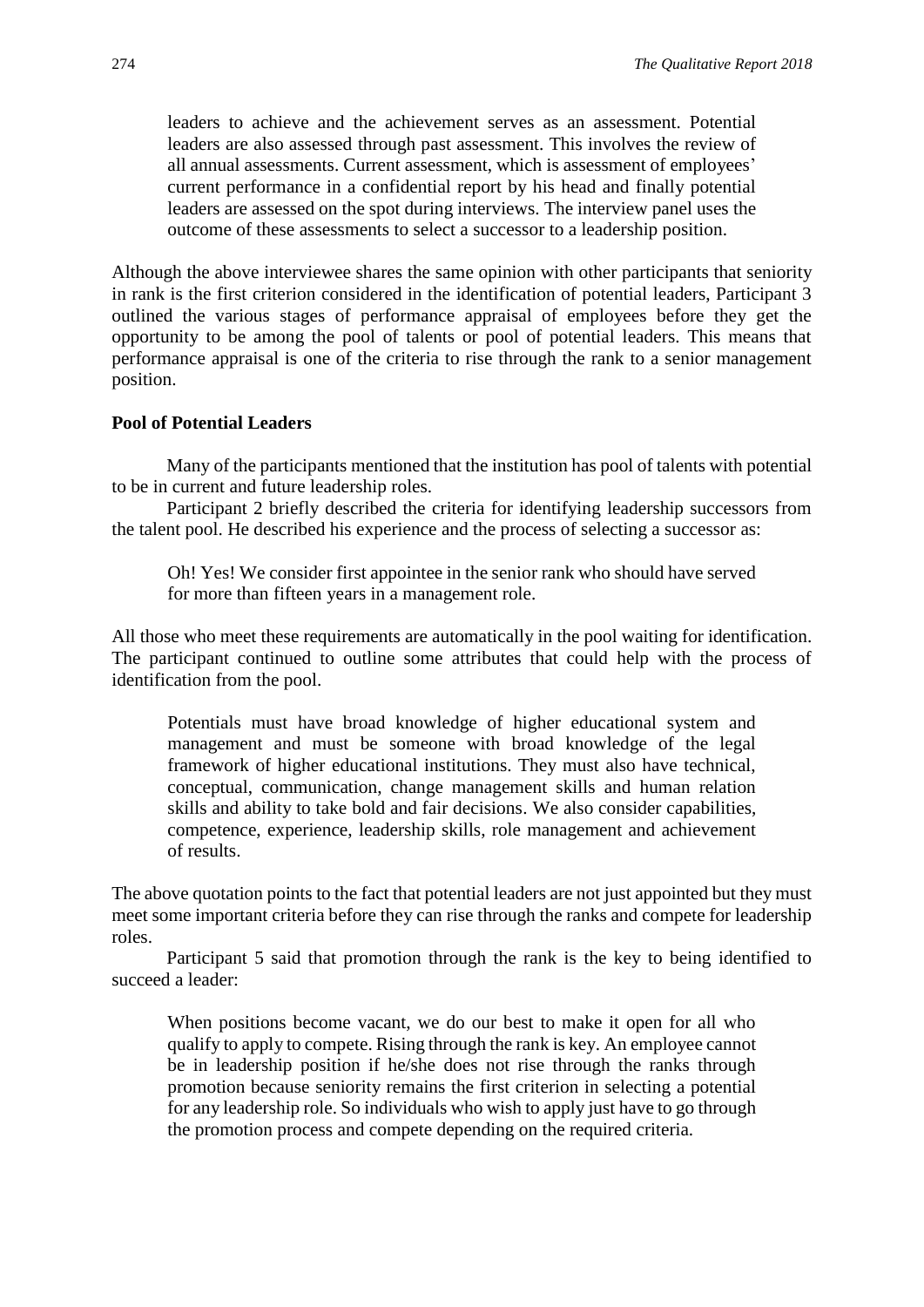Participant 5's narration implies the talent pool approach since all those promoted to a certain level are all potential leaders in a pool waiting to be identified when there are vacancies. The participant further emphasised the strength of the promotion criterion in relation to performance record.

You can be the best worker, but what will push you to leadership role is by being promoted. Your performance assessment alone cannot raise you through the rank. In fact, performance appraisal has never been a criterion for identifying potential leaders because we don't have routine performance appraisal for senior members. We only appraise senior members when they apply for promotion or renewal of their contract

The lack of emphasis on performance record was also raised by participant 2 who stressed that though it is a requirement for promotion; performance is not an immediate requirement.

We look out for their capabilities, behaviour, competencies, attitude to work, ability to take initiative, innovation, work under pressure and so on as criteria. Performance assessment has never been a criterion for identifying someone to leadership role. It is a requirement for application for promotion but not a criterion for identification of potential leader.

It can be inferred from participant 5's quotation that succession to leadership role is highly informed by one's ability to rise through the rank to attain any leadership role. It was also brought out that identification of individuals to fill senior positions are not without challenges. Participant 4 described the challenges in this manner:

I must admit, it is very difficult for management to identify one among the potential leaders. Talents are very easy to come by for any role but difficult to choose among the lot. I think it is because we have no formal succession plan. The University is decentralised; so superiors who work directly with the employees identify the talented employees with potentials to be leaders. Here! Everyone is a potential leader once you become a senior member it is assumed that you have enough experience to become a leader.

Participant 4 re-echoed the seniority criterion and stressed how serious this is considered in the identification process and also refuted the role of performance in the identification process. The participant narrated that,

To the best of my knowledge, we first consider seniority in terms of rank but not their performance, because even if you do all the work in the University and you do not rise through the ranks, you will never be identified as a leader.

Participant 8 shared the same opinion with the other participants that leaders are identified from within and added that the identification is so transparent to the extent that everyone who qualifies gets the opportunity to take advantage. This implies that UCC builds a pool of potential directors/leaders through its promotion process and identification criteria.

The University has a pool of potential leaders as everyone in the required rank could be identified and promoted into a vacant leadership role.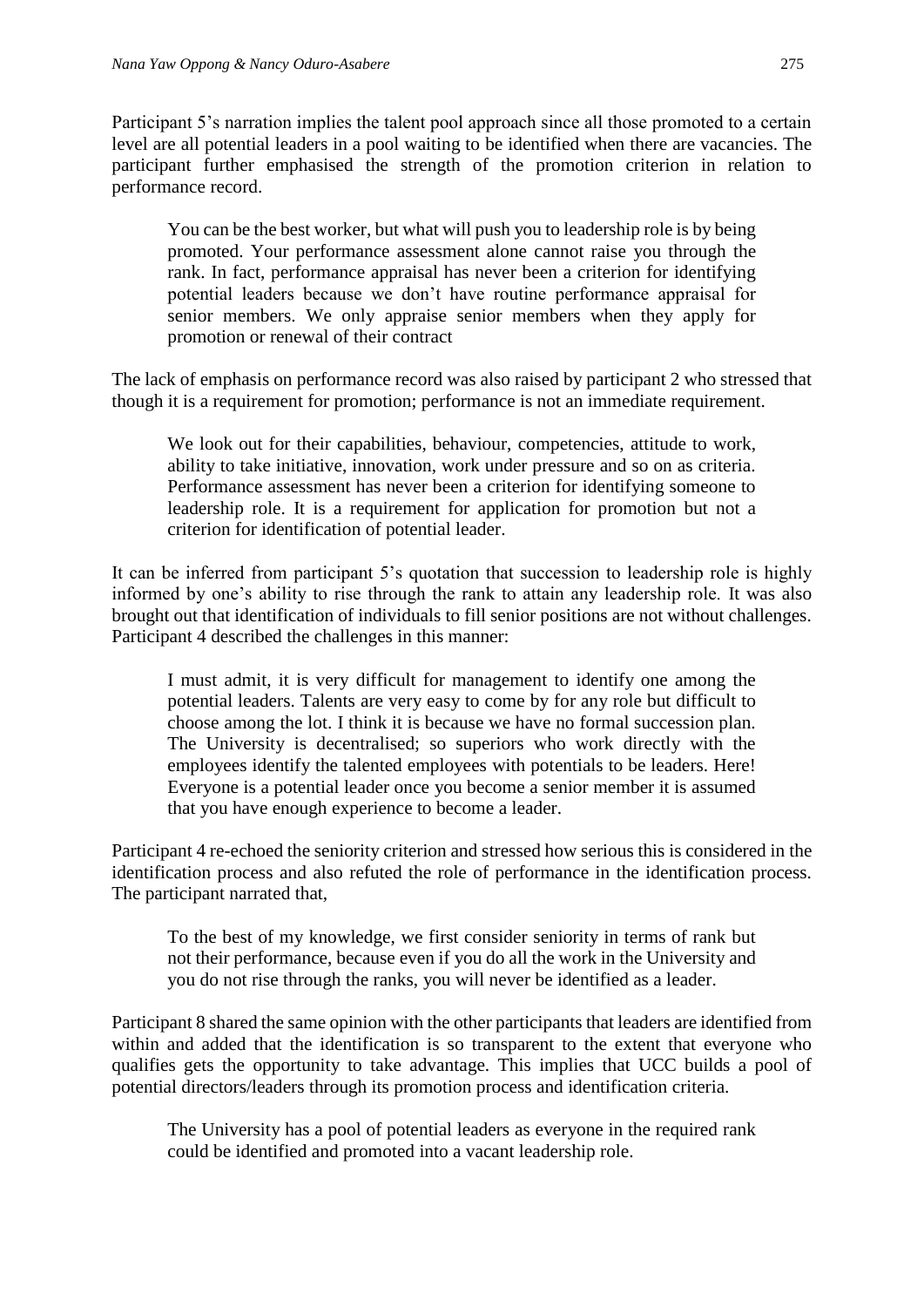Participant 1 described their potential leaders as those who have been able to transit through the ranks to senior management positions by satisfying all the requirements. These are those who form the pool of potentials.

Yes! Management knows all our potential leaders and they are those that have risen through the ranks so it is easy to identify them but very difficult to select a leader from them because all members of that pool of potential leaders qualify. They are skillful, competent, achievers and articulate. Their performance speaks for them; they have the required research articles.

It can be assumed from Participant 1 that their talented potential leaders are known by their attitude to work, experience in the system and their level of development. Participant 6 who was outsourced thinks that the ability to be identified to any leadership role from outside is proving to be based more on competence and good performance. His narration reveals the stringent procedure for external candidates who are less known because they have not gone through the University's ranks. He disclosed that:

Since they identified me through a contract I executed, they assessed my performance, potentials and competence during the period I was executing the contract. I and management set objectives to achieve and the results of the contract served as a means to assess my performance. As far as other senior members are concerned, nobody assesses their performance. They are assessed only when they apply for promotion and renewal of contract.

Participant 6's comments attest to the fact that even though potential leaders are not identified internally based on their performance assessment, some technical positions may be filled based on performance and results. The participant however warned management of losing internal candidates who go through the succession process but are not recognised as potential and this is likely to result in supply problems.

I was outsourced as a contractor for a project and the result impressed management to appoint me. Normally, heads identify people within their departments and groom them for future succession but most of them from the pool are not recognised and their efforts are unappreciated. Management ignores them and their services. My fear is the future supply of professionals and experts.

#### **Discussion**

This section discusses the interview data results presented earlier. In line with the data analytical tool (CCA) and as the results were presented, the discussion is also done according to the three themes.

# **Sources of Identification**

It was clear in the study result that majority of participants share the same opinion that talented non-academic senior managers with potential to be in leadership roles are mostly identified and recruited internally. However, this finding contradicts the revelation of Tan's (2009) report that organisations rely on external recruitment for management vacancies, especially at senior levels. This is quite different in the institution under study because majority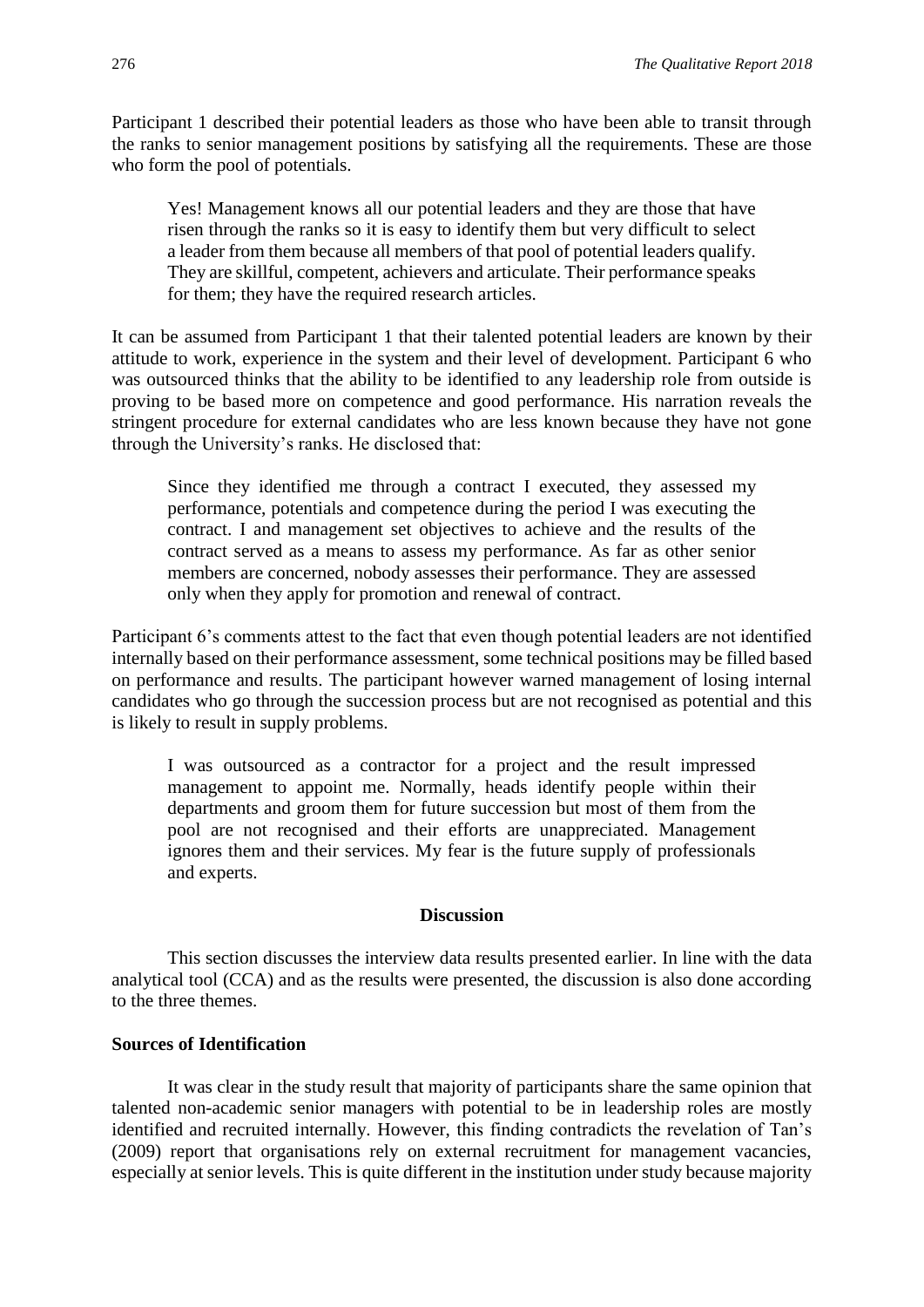(over 90%) of the participant emphasised potential leaders are identified and recruited internally, and the university only outsources senior managers and potentials leaders only when nobody qualifies internally or from within the Institution.

However, the source of leadership identification supports the outcome from Tan's (2009) investigation into corporate leadership succession planning and implementation that most organisations identify their leaders internally and they outsource leaders only when outsiders are more competent than insiders. Even in that circumstance, the authorities usually promote from within the organisation to fill leadership positions. This is economically viable because research on leadership pipeline model as a tool to developing an organisation's future leaders has revealed that it is quite cheaper to hire from within for transition than outsourcing since employees within are familiar with the culture of the organisation and is only those who have no good leadership pipeline internally outsource. A similar outcome was revealed in the study of leadership succession in an Australian university by Murray et al. (2012) where emphasis was placed on internal employees. Again, this proves how developed and prepared employees are to impact the development of the Institution to be more competitive as opined by Brant et al. (2008) that it is inevitable at certain stages of the development of the organisation to replace leaders from internal candidates. Related to a Ghanaian situation, the internal source approach to identifying potential leaders corroborates Oppong's (2015) finding that the Ghanaian mining industry depends solely on internal employees for its managerial talent development.

These previous research results highlight the internal source of identification and Murray et al. (2012) confirms in a university situation. Identification from within is mostly informed by a structured succession planning or leadership pipeline. However, it is evident from the data that the University has no succession plan, yet its leadership replacements are mostly from within the University. It is therefore not surprising the various criteria for talent identification, some of which contradict. The University's approach could rather be likened to selection for replacing positions rather than grooming people to take over from position holders.

For instance, the Institution take interest in identifying their potential leaders from within because they believe that internal potentials are highly experienced in the University management system and are more knowledgeable in the in-house procedures of the University as expressed by Participants 2 and 8. However, the formal procedure (as dictated by the University's Statutes) for leadership identification contradicts the internal sourcing. The Statutes give the direction as to the process of identification that the position should be to both internal and external candidates and a committee is set to shortlist after which it is referred to the Appointments and Promotions Board to initiate the selection procedure. This implies that the Statutes (document that regulates the identification process) stipulates a blend of both internal and external sourcing. Over 90% of Participants' narrations focusing on internal sourcing therefore suggest that the University authorities do not adhere to the provisions of the Statutes and this is likely to produce unqualified candidates into some directorship positions. This has been the warning by Long et al. (2013) that the quality of leadership inhigher education institutions depends on the implementation of succession management plan, taking into account careful selection of personnel to be included in the plan. With regard to UCC, the succession plan is represented by the Statutes (UCC Statutes, 2012), which is seldom respected in the leadership identification process. The internal focus confirms why the Institution looks out for individuals with experience, high knowledge in the university management system and knowledge in legal framework of higher educational institutions in those who qualify to be among their potential leaders.

However, although this system of identifying leaders internally might be cheaper in terms of search fee, interview costs, signing bonus, etc. (Tan, 2009), and also helps employees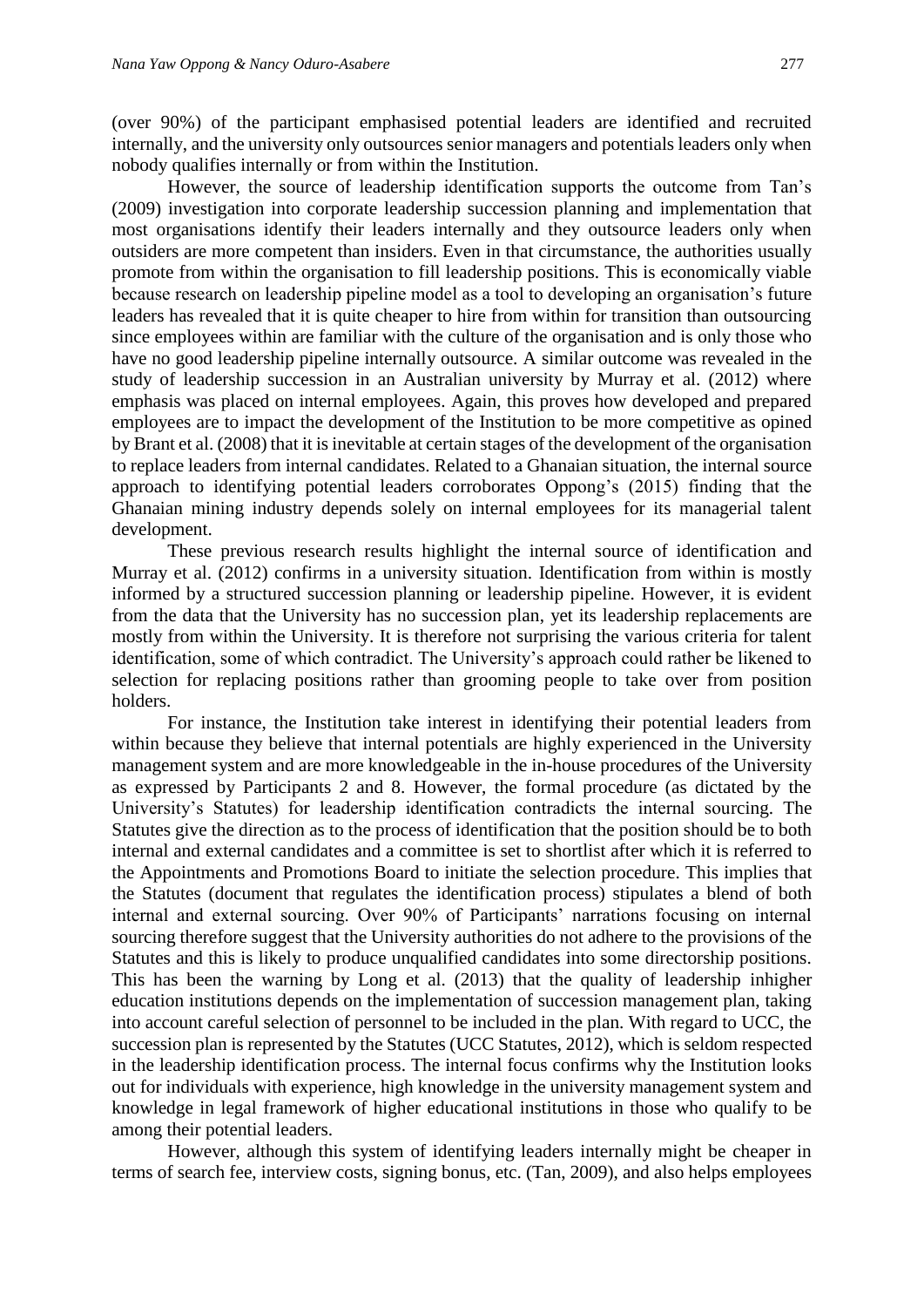to advance their career, it is not enough to select potential leaders. This is because it paves way for identified employees to focus more on their career and personal advancement with the aim of getting promoted at the expense of their normal responsibilities because they know that performing high will not lead them to any key leadership role as shared by Participants 5 and 7 that rising through the ranks through promotion is key to be identified as a leader. This was a problem identified by Oppong (2015) as a management development challenge when it was argued that managers identified for management development programme should not be informed for the fear of focusing on the responsibilities of the programme at the expense of normal job schedule to secure the higher role.

### **Criteria for Identification**

The qualitative data reveals that seniority in terms of rank and date of appointment is the first criterion in order to assume leadership positions. It is believed that in the course of rising through the ranks, employees receive various development opportunities which equip them with skills and experience necessary to take on more challenging responsibilities in the next rank, which is consistent with Charan (2010) leadership development pipeline model.

This makes the focus on rank very worrying as, at senior member level, the items assessed for promotion are different from those to be performed in leadership role. While the positions are administrative/managerial in nature, assessment for promotions are usually based on academic publications. For instance, Section 15.3 of the UCC Statutes (2012) states that for promotion from Senior Assistant Registrar to Deputy Registrar candidates must have:

- a) Served as Senior Assistant Registrar or equivalent grade in the University or analogous institution for at least five (5) years
- b) Must achieve "above average" performance in all assessable areas
- c) Must have at least seven (7) publications to his/her credit, two of which must be refereed articles or a book or a chapter in a book. Two assessors' reports on the publications will be needed. One of the assessors must sit in the interview.

This could justify why the background of some leadership job-holders do not reflect the roles they play. While Nworie, Haughton, and Oprandi (2012) identified leadership responsibilities (of non-academic staff) of higher educational institutions within a range of strategic, operational and instructional areas, the Statutes emphasises publications which are suited for the promotion of academic staff. This contradicts the human capital theory (Schultz, 1961) which claims that the human capital of employees consists of the skills, knowledge, and abilities that employees have for leadership development. However, the identification approach by UCC reveals that these skills, knowledge, and abilities that are taken into account in the promotion are not required for the leadership roles.

In the context of the literature, it can be stated that the leadership competency model is being used by the institution informally due to the informal nature of their succession management. Most of the participants stated that leaders in key positions and immediate heads look out for these attributes for potential leaders by observing individuals. It was further mentioned that long time experience, being familiar with the culture of the institutions, high knowledge of higher educational system and management and broad knowledge of legal framework of higher education are other criteria the Institution uses to identify and select potential leaders among non-academic senior members. These are leadership skills which are generic in nature and therefore support why the university seldom considers technical skills as a basis for the identification. Since these skills are required through one's long association with the university, they also support the seniority criterion, which respondents agreed was a key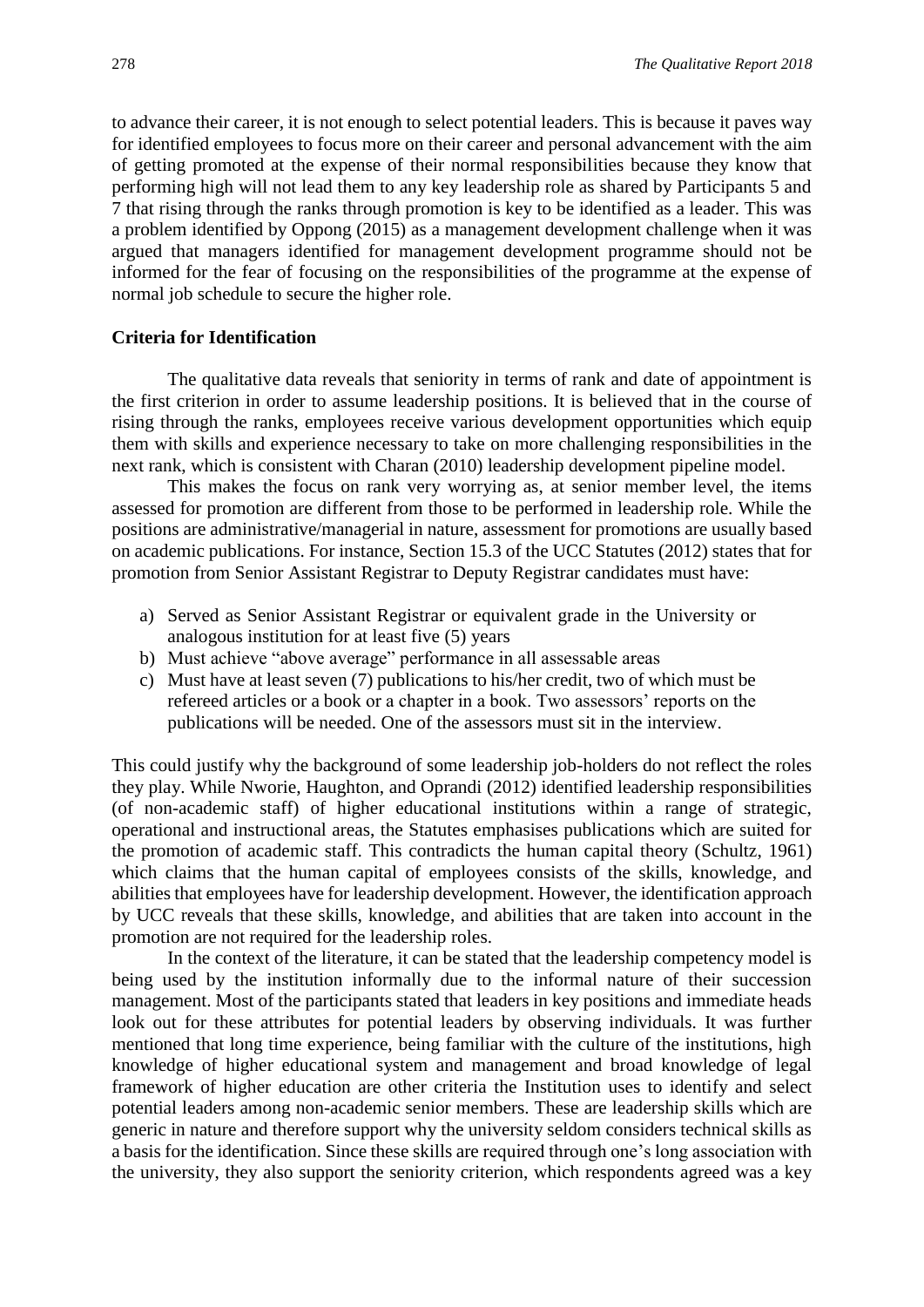factor. An employee cannot be in leadership position if he/she does not rise through the ranks through promotions.

These assertions were confirmed by most participants who claimed that the institution does not identify potential leaders based on the outcome of their performance appraisal because performance of senior members is not assessed periodically. Instead, senior member's performance is assessed only as part of the requirement for confirmation of appointment and for promotion and renewal of employment contract as in the form of confidential report termed as "informal observation."

Inexplicitly, the participants' responses demonstrate that there is no well-defined performance management or appraisal system for senior members to serve as a criterion for identification of potential leaders among them. This shortfall is an indication that UCC does not recognise performance assessment as criteria for an employee to be identified as a leader, although the Statutes stipulate that candidates must achieve "above average" performance in all assessable areas, these areas are the discretion of the assessor(s). This is because, as narrated by participants, performances of non-academic senior members are assessed only when they apply for promotion and renewal of their contracts. Even the "above average" put in inverted commas makes one wonder if the university is not sure of what the performance standards are. Performance not being a critical consideration in the identification process is a serious deficiency. This was the concern of Shondrick et al. (2013) that the first quality that makes someone a high potential is delivering of strong results in their current roles, and supported by Golik et al. (2014) who identified performance management as an approach to identification of potentials. The Institution therefore needs to have a well-defined performance appraisal system for senior members as one of the criteria for identifying and developing high potentials for their leadership positions. These authors speculate that leadership roles require record of achievements, which could be assessed through one's performance instead of prediction of their potential to perform.

However, although it was generally agreed by participants that the identification of leaders was not based on performance assessment, there was an interesting revelation that the selection of potential leaders was in three stages including; goal setting assessment, review of previous assessments, and review of current assessment through interviewing. The three stages of assessment form part of the process of selecting a leader among the potential leaders. Since potential leaders are groomed mainly from within and progress through the ranks informed by number of years' service, employees can set goals for themselves as regards when they want to gain promotion. Then the preview of previous assessments, which is mostly based on one's publications over the years, are reviewed by both internal and external assessors as part of the promotion process. The last stage is where the potential leader is interviewed by the Appointments and Promotions Board to assess his/her suitability for the directorship role. All the stages are important because without the required rank and the number of year served (stage one); the required number of publications since the last promotion/appointment (stage two); and a promotion interview (stage three) to assess the potential's suitability for the role, one cannot be promoted.

Therefore, although performance assessment is not a direct criterion for the identification as revealed by participants, this is implied in the identification method used by the Institution. However, the level of performance (as a criterion for leadership identification) is weak contrary to Holdford's (2003) leadership traits that postulate that effective leaders should possess two main traits, that is, ability to perform (task-oriented leader) and the ability to lead and motivate subordinates to achieve results (follower-oriented leader). Holdford emphasises the possession of both traits at a time for leadership effectiveness but not only one of them. This contradicts the leadership identification criteria of UCC. Instead of strongly emphasising both traits, one of them (follower-oriented) is not stressed at all while the other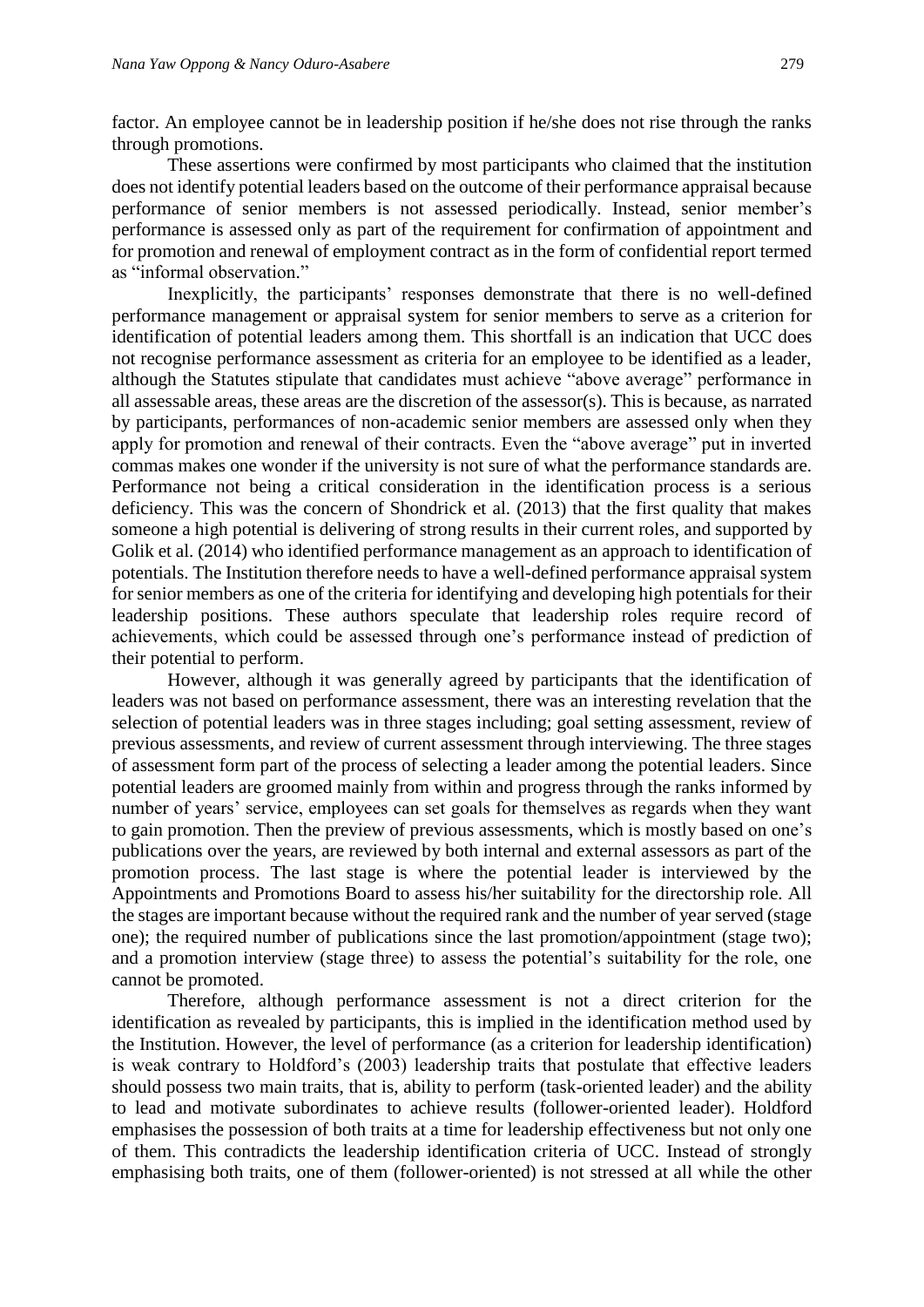one is accorded rather weak consideration. This supports the view of Long et al. (2013) that higher education institutions do not adhere to best practices in their succession management and reveal that the quality of leadership in HEIs depends on successful implementation of succession plan that emphasises careful identification and selection of candidates.

#### **Pool of Potential Leaders**

One of the themes that constantly emerged from the qualitative data was the use of talent pools to identify potential leaders among existing employees, which supports the recommendation by Mellahi and Collings (2010). This implies that the institution identifies pool of potential leaders and develops them in readiness for various leadership positions instead of waiting to identify individuals as and when leadership positions arise. Importantly, all Non-Academic Senior Members are regarded as a pool of potential leaders as everyone that attains the required level of seniority was a potential director. This theme has strong links with the first two themes as identified through our constant content analysis. Building of talent pool may explain why UCC focuses on internal source since it does not make business sense to place external talent in the pool waiting for placement. Likewise, seniority in higher educational institutions in Ghana is a race which is measured by how long one has been with, and contributed to the institution. With records on tenure and contribution of individuals, it becomes easy to determine those to be placed in the pool. This concern-for-all approach to preparing leaders for identification however contradicts popular opinions that organisations are continually looking for the few with strong leadership teams for strategic tasks (Nworie et al., 2012) as a way to cushion the succession implementation in higher education. The approach further reveals the absences of a well-structured succession management as it is not usual to have all the population in a talent pool developed. Therefore, referring to the whole nonacademic senior members as a pool means there is no pool, but just a mere use of the term. This is because the pool should be in relation to a larger population.

It was therefore not a surprise when participants admitted the difficulty the method presents in identifying potentials among the non-academic senior members due to the large pool of talents among them. The power behind the narration "I must admit it is very difficult for management to identify one among the potential leaders" clearly depicts participants' criticism of the method. This confirms the criticism of Long et al. (2013) of succession management in higher education institutions and their call for these institutions to follow the required administrative practices.

It stands to reason that since all those who have risen through the ranks to the level of potential leaders possess similar characteristics of years of service, rank and experience, they should all be given the opportunity. Concern for all approach defeats a critical tenet of management/leadership talent development (Oppong, 2015). According to him, the idea behind talent development is concern for select few who can drive organisational success. On the other hand, concern for all is an approach towards skills development, which employers are required to embark on in order to upgrade and update the skills of all employees. Even before Oppong's (2015) accession, the all-inclusive approach had been opposed by the trait theory (Holdford, 2003) which closely relates to talent identification that unique characteristics (traits) of a potential leader that makes him/her a superior personality should be considered. There should therefore be criteria for identifying a few potential successors among the pool of potentials for a clear succession direction, while avoiding the difficulty presented by the existing method.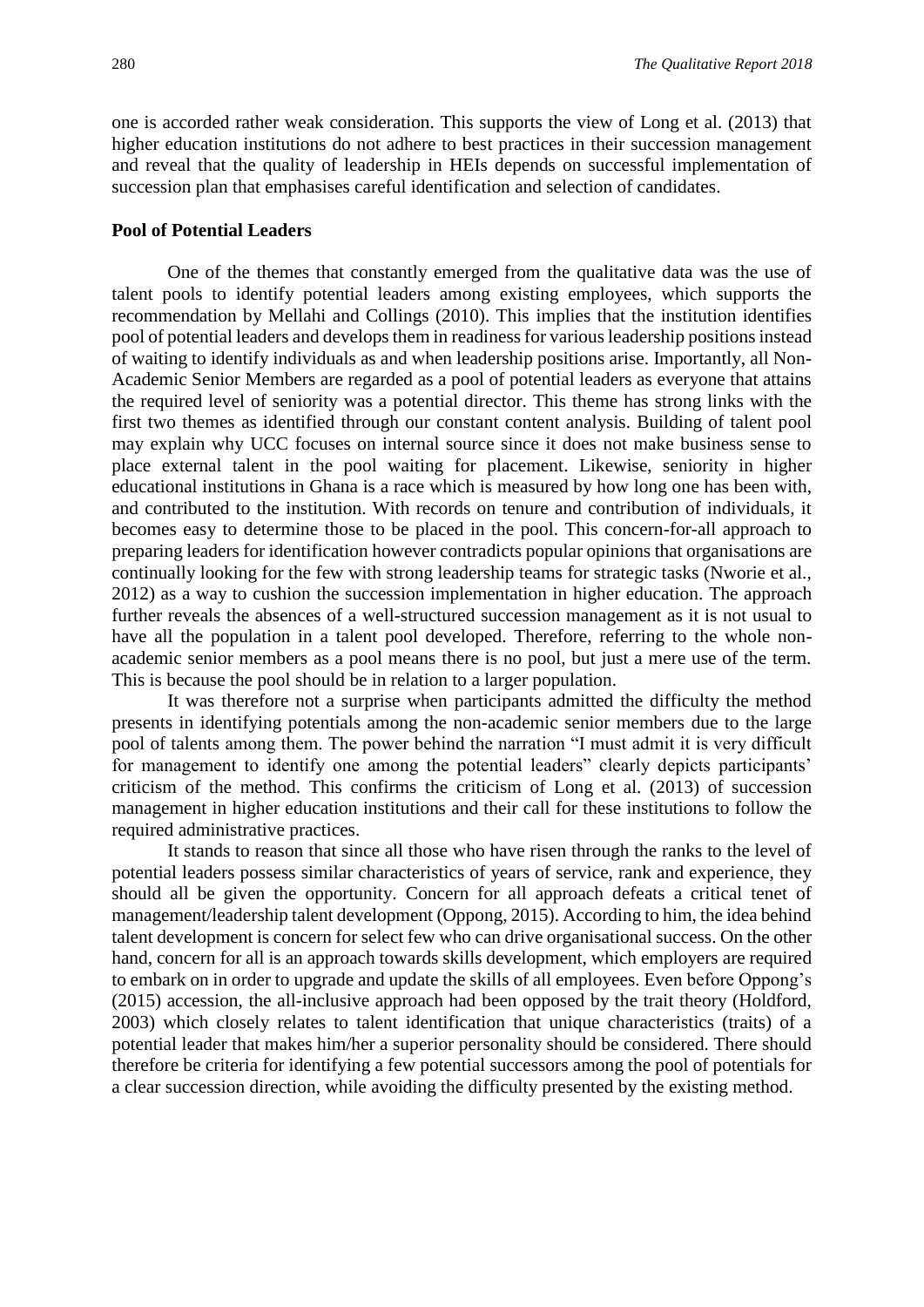#### **Key Findings**

We provide below the key findings from the study, and these are presented according to the three themes that informed the data presentation and analysis of the results.

Firstly, the university mostly identifies its potential leaders from within and considers external source only when there are no suitable external candidates. The source of identification adopted by UCC corroborates the finding from the study into the leadership succession of an Australian university by Murray et al. (2012) that the university placed emphasis on internal sources of identifying potentials for leadership succession. This approach, we believe, is good for the development of the University's human resource. This is a recipe for such employees to be more committed to the University and are also likely to make more positive contributions based on the believe that management has confidence in them. However, what senior members know to be the source of identification and practiced by the University contradicts the provisions in its Statutes that stipulate the leadership succession plan. While UCC practices "internal first" policy, what should be the practice is advertisement through both internal and external sources at a time. This may hamper the quality of the succession programme since what is practised is different from the set standard. This was the finding of Long et al. (2013) that the quality of leadership succession in a higher education institution depends on a strict adherence to its succession plan. Therefore, to avoid the plan-implementation conflict, UCC should respect the sources stipulated in the Statutes.

The second theme – identification criterion, reveals strongly that seniority/rank, number of years' service in the current rank and the required number of publications combine to form the main criterion for identification of potential leaders. Though performance is mentioned, this is implied in the main criterion i.e., one is believed to be a performer to rise through the ranks to deputy registrar/director rank to be identified for directorship role. We believe that ignoring performance as part of the requirements could lead to the appointment of directors who may not fit well into the directorates that they head. The approach does not follow the popular practice in succession management. For instance, the approach contradicts the recommendation from the study of Holdford (2003) that effective leaders should possess a twin-trait of being performers themselves in order to succeed in demanding performance from subordinates; and also be able to influence and motivate followers. The importance of performance is also highlighted by Shondrick et al. (2013), who believe that identification of leadership potentials begins with performance management while Horváthová (2011) advocates for someone who is delivering strong results in the current position.

As regards pool of potential leaders – the third theme, UCC places all non-academic senior members in a pool from which potentials are identified for leadership positions. This is a commended succession management practice as it ensures smooth leadership transition and continuity because there are people always in readiness to fill vacant positions. However, this talent pool construction approach defeats its purpose and benefits because an effective pool should consist of the select few who have the potentials to offer significant contributions to the institution, which, the study of Oppong (2015) confirms. Placing all non-academic senior members in a pool, therefore, is not talent pool construction for the purpose of succession management but a mere use of the term.

#### **Conclusion and Recommendation**

This study has attempted to ascertain how UCC manages succession of non-academic senior members to vacant leadership roles. Based on the analysis and the study results, it is observed that participants gave an in-depth description of the case under study. There seems to be some sort of knowledge of succession management practice. However, the university does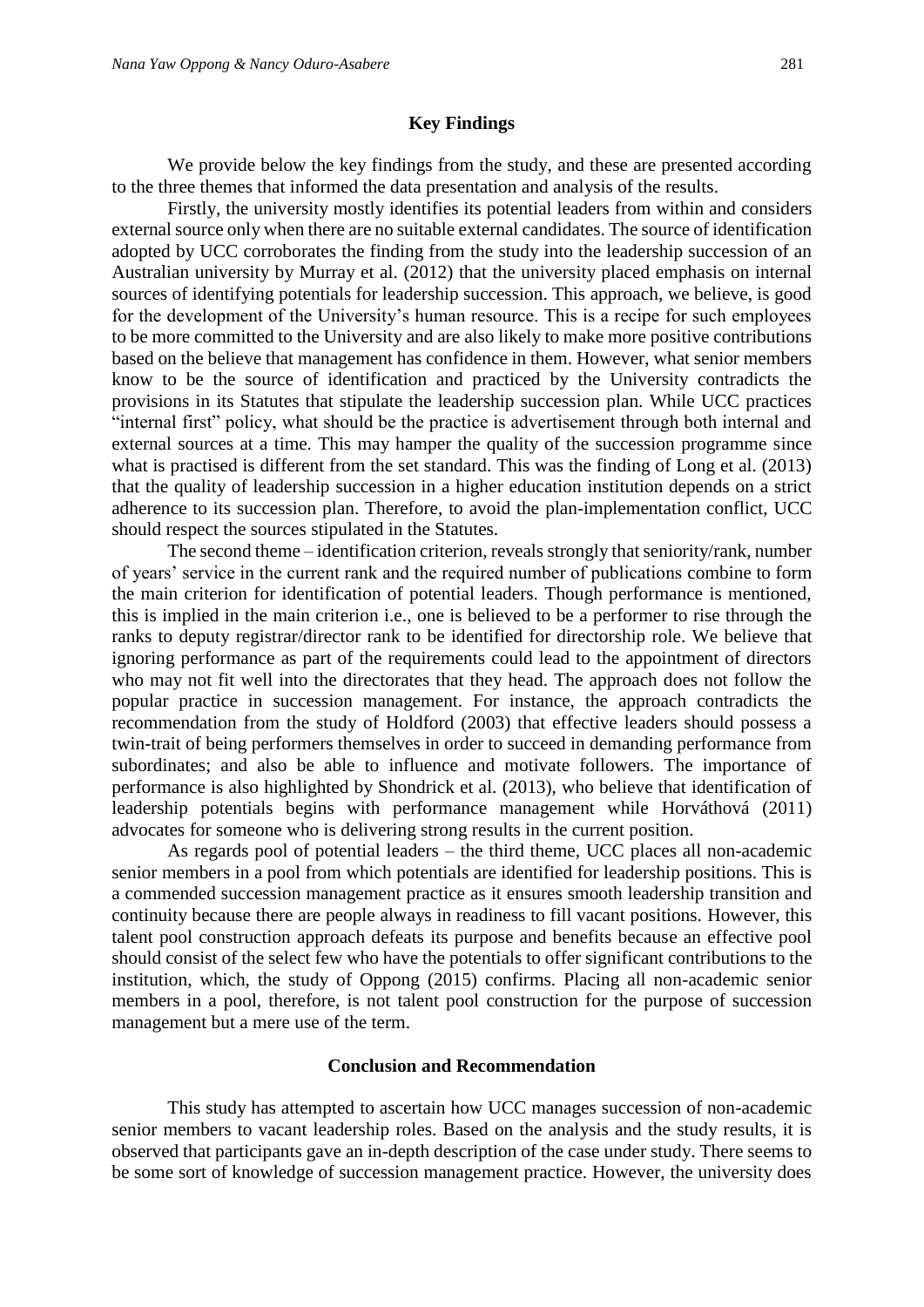not operate structured, formal succession management but fills vacant leadership positions through the traditional way of managing vacancies, an approach that defeat the idea behind succession planning.

Based on the key findings from this study and their implications, we make the following recommendations to UCC to help improve the leadership succession plan. We recommend that UCC should have a well-designed and followed succession plan and procedures that will guide the effective identification of potentials for leadership positions. Specifically, we recommend that the University should:

- adhere to the provision of internal and external sources to ensure harmony between what is practised and what is documented;
- **loosen the concentration on seniority/rank and include performance records and** acceptance of leaders by those they are going to lead; and
- build a leadership talent pool of the few with leadership potentials who can make significant contributions when given leadership roles instead of placing all non-academic senior members in the pool, which defeats a critical tenet of succession planning.

#### **References**

- Ashton, C., & Morton, L. (2005). Managing talent for competitive advantage: Taking a system approach to talent management. *Strategic HR Review, 4*(5), 28-31.
- Barner, R. W. (2000). *Executive resource management.* Palo Alto, CA: Davies-Black.
- Berger, L. A., & Berger, D. R. (Eds.). (2004). *The talent management handbook: Creating organisational excellence through identifying developing and positioning your best people.* New York, NY: McGraw Hill.
- Berke, D. (2005). *Succession planning and management: A guide to organisational systems and practices.* New York, NY: McGraw Hill.
- Rudestam, K. E., & Newton, R. R. (2007). *Surviving your dissertation: A comprehensive guide to content and process* (3rd ed.). Thousand Oaks, CA: Sage.
- Brant, J., Dooley, R., & Iman, S. (2008). Leadership succession: An approach to filling the pipeline. *Strategic HR Review, 7*(4), 17-24.
- Burkhalter, B. B. (2010). How can institutions of higher education achieve quality within the new economy? *Total Quality Management, 7*(2), 153-160.
- Cappelli, P. (2008). Talent management for the twenty-first century. *Harvard Business Review, 86*(3), 76-81.
- Charan, R. (2010). Banking on talent. *People Management*, October 24-25.
- Chartered Institute of Personnel and Development. (2010). *Banking on talent. Measurement.* London, UK: CIPD.
- Davies, B., & Davies, B. J. (2010). Talent management in academies. *International Journal of Educational Management, 24*(5), 418-426.
- Davis, T. (2007). *Talent assessment: A new strategy for talent management*. Aldershot, UK: Gower Publishing Ltd.
- Devins, D., & Gold, J. (2014). Re-conceptualising talent management and development within the context of the low paid. *Human Resource Development International, 17*(5), 514- 528.
- Elegbe, J. A. (2012). *Talent management in the developing world: Adopting a global perspective*. Surrey, UK: Gower Publishing Limited.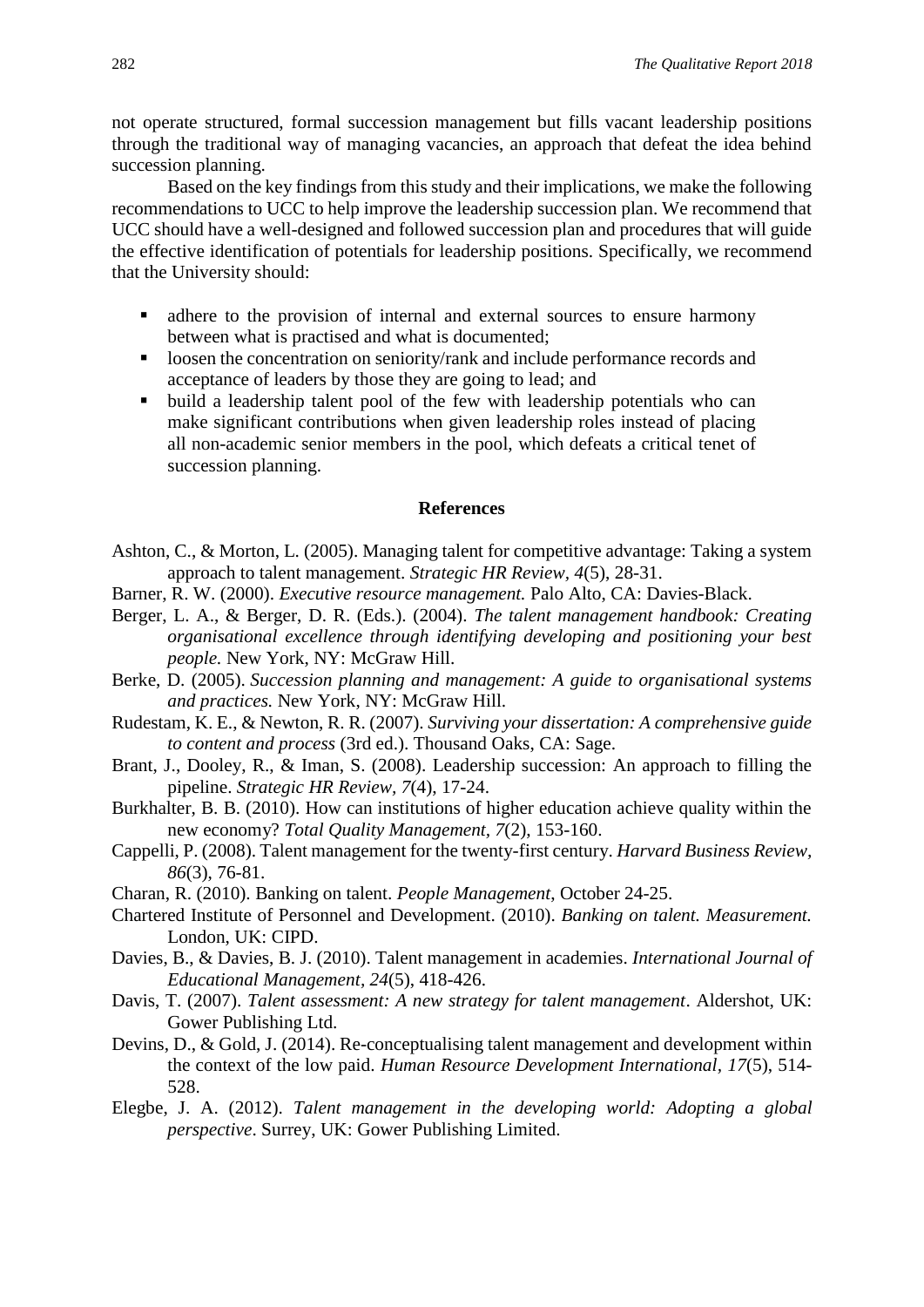- Forman, J., Creswell, J. W., Damschroder, L., Kowalski, C. P., & Krein, S. L. (2008). Qualitative research methods: Key features and insights gained from use in infection prevention research. *American Journal of Infection Control, 36*(10), 764-771.
- Fulmer, R. M., & Conger, J. A. (2004). *Growing your company's leaders: How great organisations use succession management to sustain competitive advantage*. New York, NY: American Management Association.
- Garrow, V., & Hirsh, W. (2008). Talent management: Issues of focus and fit. *Public Personnel Management, 37*(4), 389-402.
- Glaser, B. G., & Strauss, A. L. (1967). *The discovery of grounded theory: Strategies for qualitative research*. Chicago, IL: Aldine.
- Golik, M., Blanco, R., & Natacha, M. (2014). Talent identification and development tools, management research. *The Journal of the Iberoamerican Academy of Management, 12*(1), 23-39.
- Holdford, D. A. (2003). Leadership theories and their lessons for pharmacists. *American Journal of Health-System Pharmacy, 60*(17), 1780-1786.
- Horváthová, P. (2011). The application of talent management at human resource management in organization. In *3 rd International Conference in Information and Financial Engineering*, IPEDR (Vol. 12).
- Kwarteng, K. O., Dwarko, D. A., & Boadi-Siaw, S. Y. (2012). *A history of the university of Cape Coast: Fifty years of excellence in tertiary education (1962-2012).* Cape Coast, Ghana: UCC Press.
- Lahikainen, A. R., Kirmanen, T., Kraav, I., & Taimalu, M. (2003). Studying fears in young children: Two interview methods. *Childhood, 10*(1), 83-104.
- Leech, L. L., & Onwuegbuzie, A. J. (2007). An array of qualitative data analysis tools: A call for data analysis triangulation. *School Psychology Quarterly, 20*(4), 557-584.
- Long, J., Johnson, C., Faught, S., & Street, J. (2013). The need to practice what we teach: Succession management in higher education. *American Journal of Management, 13*(2), 73-78.
- Meisinger, S. R., & Schiemann, W. (2009). *Reinventing talent management: How to maximize performance in the new marketplace*. Montgomery, NY: John Wiley & Sons Inc.
- Mellahi, K., & Collings, D. G. (2010). The barriers to effective global talent management: The example of corporate elites in MNEs. *Journal of World Business, 45*(2), 143-149.
- Michaels, E., Handfield-Jones, H., & Axelrod, B. (2001). *The war for talent.* Boston, MA: Harvard Business School Press.
- Murray, A. M., Henly, D., Chaboyer, W., Clapton, J., Luzzio, A., & Teml, M. (2012). Leadership succession management in university health faculty. *Journal of Higher Education Policy and Management, 34*(4), 365-376.
- Nworie, J., Haughton, N., & Oprandi, S. (2012). Leadership in distance education: Qualities and qualifications sought by higher education institutions. *American Journal of Distance Education, 26*(3), 180-199.
- Oppong, N. Y. (2013). National managerial talent development in Ghanaian gold mining industry: Comparing Western and indigenous approaches. *Developing Country Studies, 3*(8), 105-115.
- Oppong, N. Y. (2015). Localisation of management in multinational enterprises in developing countries: A case study of policy and practice. *International Journal of Training and Development, 19*(3), 223-231.
- Oppong, N. Y., & Gold, J. (2016). Developing local managers in the Ghanaian mining industry: An indigenous talent model. *Journal of Management Development, 35*(3), 1-19.
- Paese, M. (2008, November-December). Your next CEO: Why succession planning is more important than ever. *The Conference Board Review*, 18-23.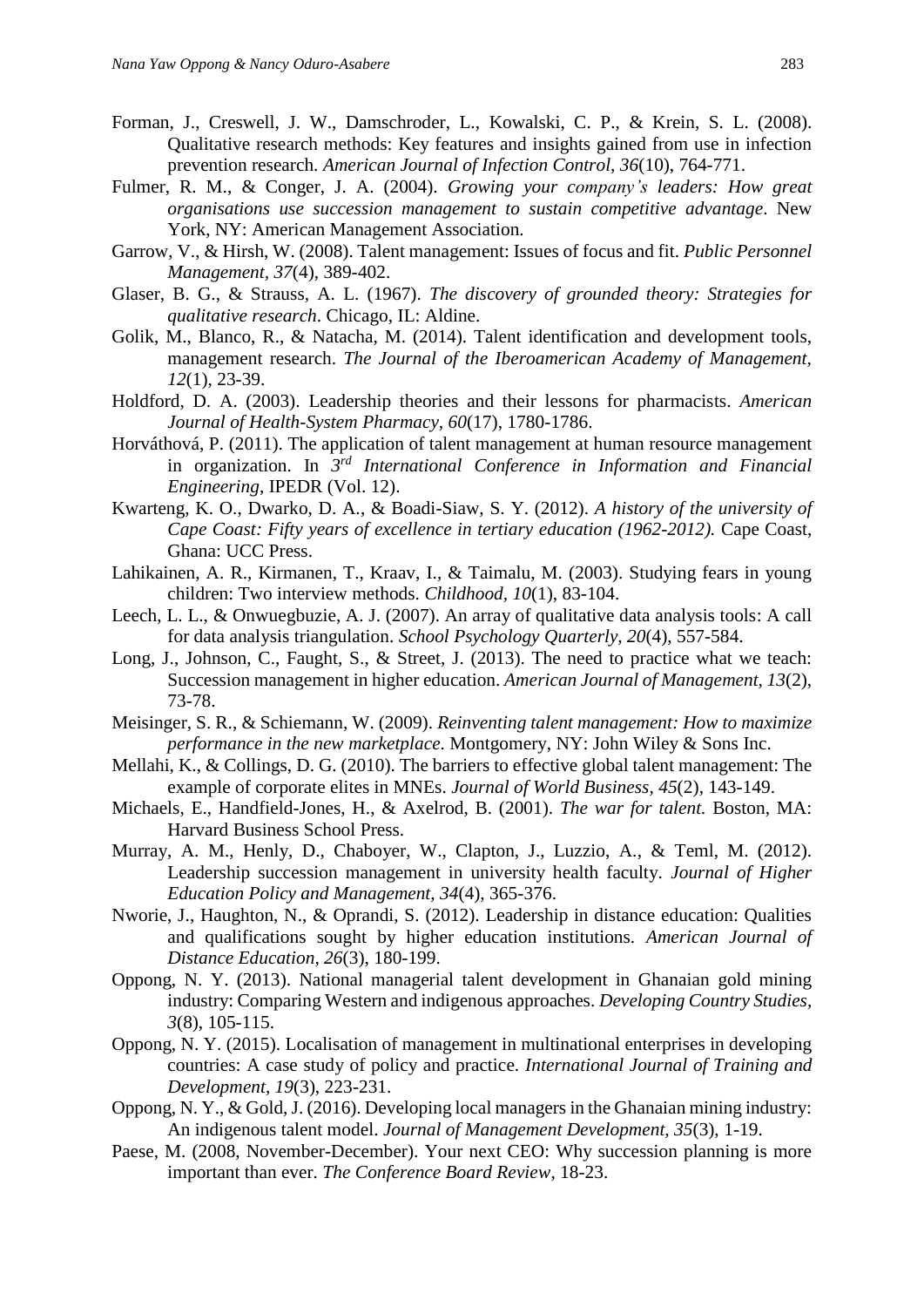- Pfeffer, J. (1998). *The human equation: Building profits by putting people first*. Boston, MA: Harvard Business School Press.
- Rothwell, W. J. (2005). *Effective succession planning: Ensuring leadership continuity and building talent from within* (3rd ed.). New York, NY: AMACOM.
- Schultz, T. W. (1961). Investment in human capital. *The American Economic Review, 51*(1), 1017.
- Shondrick, S. J., Nordisk, N., Neyman, D. A., & Benckiser, R. (2013). Building a strategy to identify, develop, & retain high potentials: A hot topic paper. *SIOP White Papers Series.* Retrieved from<http://www.siop.org/whitepapers/visibility/highpotentials.pdf>
- Stahl, G. K., Bjorkman, I., Ferndale, E., Morris, S. S., Paauwe, J., Stiles, P., & Wright, P. M. (2007). *Global talent management: How leading multinationals build and sustain their talent pipeline*. Fontainebleu, France: Insead.
- Suzuki, L. A., Ahluwalia, M. K., Arora, A. K., & Mattis, J. S. (2007). The pond you fish in determines the fish you catch: Exploring strategies for qualitative data collection. *The Counselling Psychologist, 35*(2), 295-327.
- Tan, J. P. (2009). *An investigation of corporate leadership succession planning and implementation: The Malaysian experience* (Doctoral dissertation). Massey University, Palmerston North, New Zealand. Retrieved from Massey Research Online. (10179/1095)
- Tan, R., & Wellins, R. (2006). Growing today's Chinese leaders for tomorrow's needs. *Training + Development, 60*, 20-23.
- Tansley, C. (2011). *Talentship: Strategy, management, and measurement.* Paper presented at the Human Resource Development and Leadership Unit, Leeds Metropolitan University, Leeds, England.
- Ulrich, D., & Brockbank, W. (2005). *The HR value proposition*. Boston, MA: Harvard Business Press.
- University of Cape Coast. (2012). *University of Cape Coast Statutes 2012*. Retrieved from [https://dcsit.ucc.edu.gh/sites/default/files/Student\\_resourses/statutes-2012.pdf](https://dcsit.ucc.edu.gh/sites/default/files/Student_resourses/statutes-2012.pdf)
- VC's Annual Report. (2013). *UCC Vice-Chancellor's Report: Annual Report to Congregation.* Cape Coast, Ghana: University of Cape Coast Press.
- Woodruffe, C. (1999). *Winning the talent war.* New York, NY: John Wiley and Sons Ltd.

#### **Author Note**

Nana Yaw Oppong as a senior lecturer at the Department of Human Resource, University of Cape Coast. He holds a PhD in Talent and Management Development (Leeds); MBA (London); BA & Dip. Ed. (Cape Coast). He has taught at the Leeds Business School, UK and has also worked in HR managerial roles. Research interests include cross-cultural HRM practices; talent management and development; and indigenous methods of developing employees, with publications covering these areas. Nana has also shared knowledge in these areas through conference presentations in Ghana, Greece, United Kingdom, Germany, Australia, Hong Kong and United States of America. He is as well a consultant in human resource management and development. Correspondence regarding this article can be addressed directly to: [noppong@ucc.edu.gh.](mailto:noppong@ucc.edu.gh)

Nancy Oduro-Asabere is an administrator in the Department of Management, University of Cape Coast. Holder of Post-Graduate Diploma in Organizational Development, Nancy is currently completing her M.Phil. in Human Resource Management at the School of Business of the University. Her research interests include strategic planning, succession management, organizational cultures and facilitation. Correspondence regarding this article can also be addressed directly to: [nancy.oduro@ucc.edu.gh.](mailto:nancy.oduro@ucc.edu.gh)